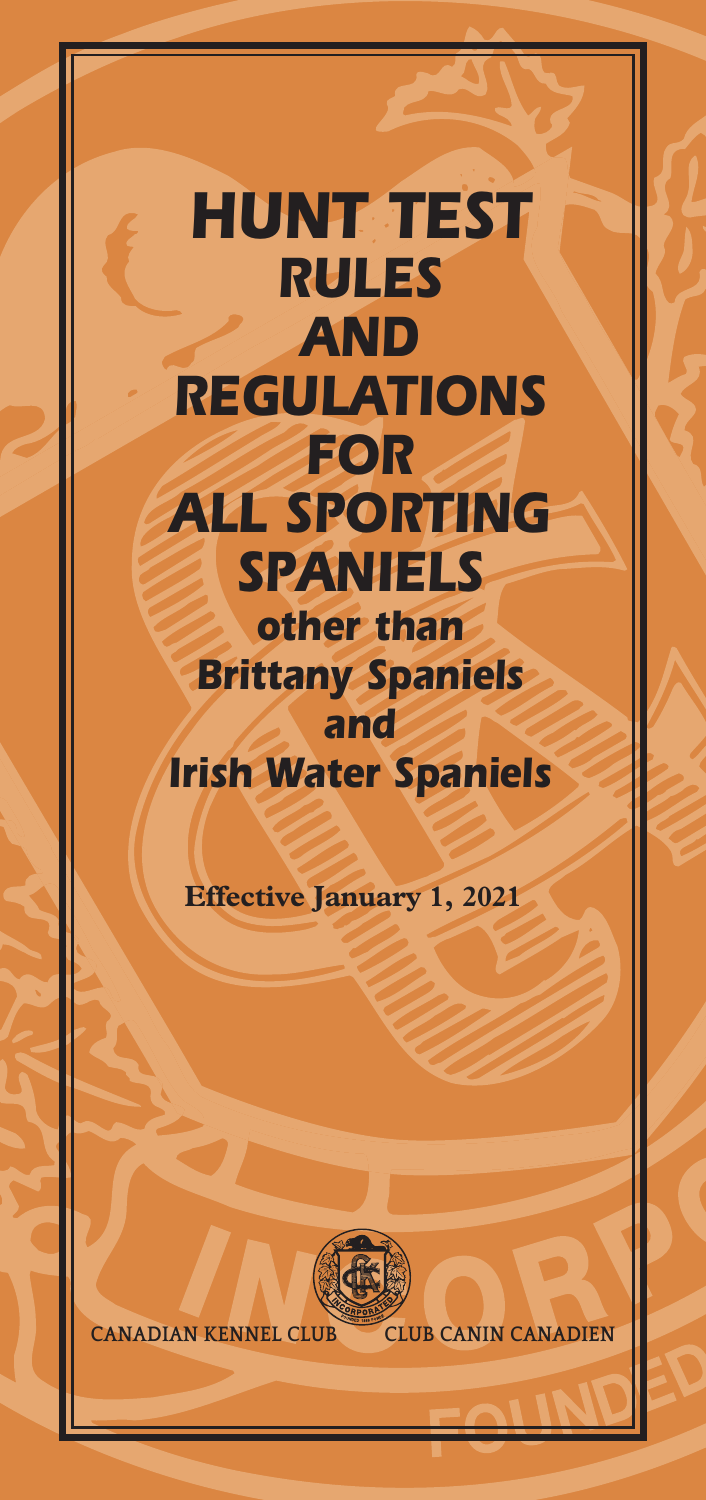# *PURPOSE*

The purpose of a hunt test is to assess and identify those dogs which possess the basic requirements of "flushing" Spaniels. It will test the merits and evaluate the abilities of Spaniels in the field in order to determine their suitability and ability as hunting companions.

Dogs are placed in four categories based on their ability, not age. Dogs do not compete against one another, but rather their performances are individually judged against the standard.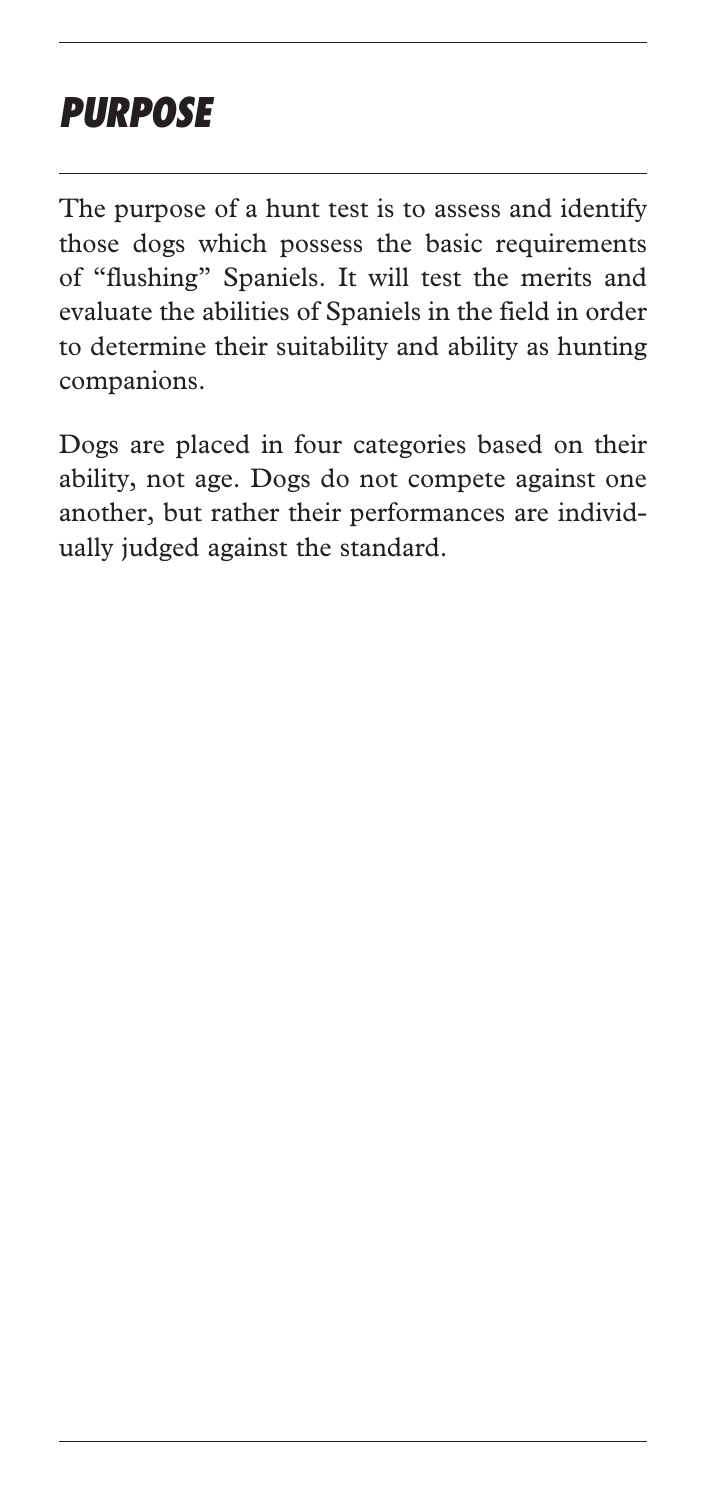# *TABLE OF CONTENTS*

| 1              |                                        | <b>INTERPRETATIONS</b>                              |  |  |  |
|----------------|----------------------------------------|-----------------------------------------------------|--|--|--|
|                | 1.1                                    | 1                                                   |  |  |  |
|                | 1.2                                    | Hunt Tests Defined and Classified<br>$\overline{2}$ |  |  |  |
| $\overline{2}$ | <b>GENERAL RULES &amp; REGULATIONS</b> |                                                     |  |  |  |
|                | 2.1                                    | Eligibility of Clubs to Hold Hunt Tests<br>2        |  |  |  |
|                | 2.2                                    |                                                     |  |  |  |
|                | 2.3                                    | 3                                                   |  |  |  |
|                | 2.4                                    | 4                                                   |  |  |  |
|                | 2.5                                    | 4                                                   |  |  |  |
|                | 2.6                                    | $\overline{4}$                                      |  |  |  |
|                | 2.7                                    | Hunt Test Secretary<br>$\overline{4}$               |  |  |  |
|                | 2.8                                    |                                                     |  |  |  |
|                | 2.9                                    |                                                     |  |  |  |
| 3              | <b>JUDGES</b>                          |                                                     |  |  |  |
|                | 3.1                                    | Approval of Selected Judges<br>5                    |  |  |  |
|                | 3.2                                    | 6                                                   |  |  |  |
|                | 3.3                                    | 7                                                   |  |  |  |
|                | 3.4                                    | Confirmation of Assignment<br>7                     |  |  |  |
|                | 3.5                                    | 8                                                   |  |  |  |
|                | 3.6                                    | 8                                                   |  |  |  |
|                | 3.7                                    | Indignities to a Judge<br>8                         |  |  |  |
|                | 3.8                                    | 9                                                   |  |  |  |
|                | 3.9                                    | General Instructions to Judges<br>9                 |  |  |  |
| 4              | <b>PREMIUM LIST &amp; CATALOGUE</b>    |                                                     |  |  |  |
|                | 4.1                                    | 9                                                   |  |  |  |
|                | 4.2                                    | 10                                                  |  |  |  |
| 5              |                                        | 12                                                  |  |  |  |
| 6              | <b>ENTRIES AND END OF TEST</b>         |                                                     |  |  |  |
|                | 6.1                                    | 12                                                  |  |  |  |
|                | 6.2                                    | 13                                                  |  |  |  |
|                | 6.3                                    | 14                                                  |  |  |  |
|                | 6.4                                    | 14                                                  |  |  |  |
|                | 6.5                                    | 14                                                  |  |  |  |
|                | 6.6                                    | 15                                                  |  |  |  |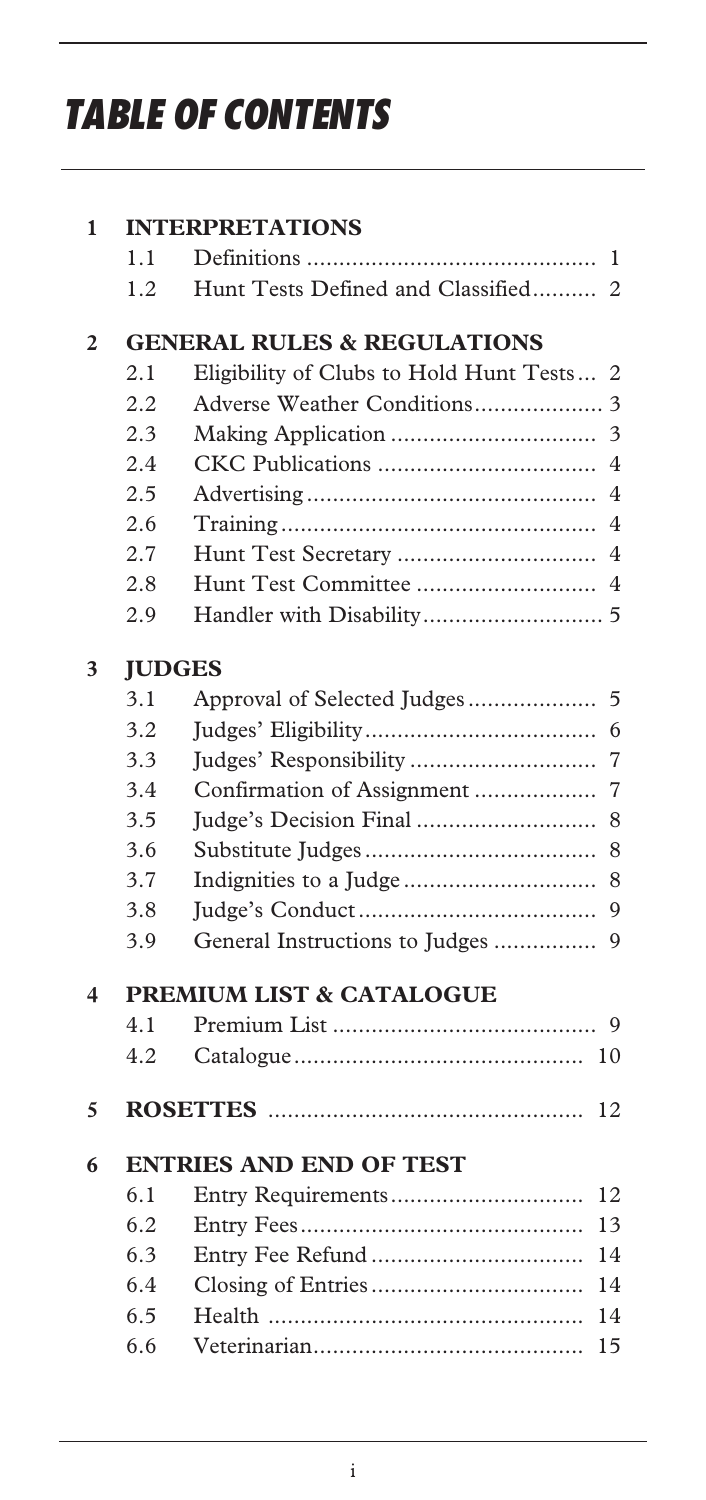|    | 6.7                             |                                  | 15 |  |  |
|----|---------------------------------|----------------------------------|----|--|--|
|    | 6.8                             | Disqualification & Reinstatement | 16 |  |  |
| 7  |                                 | <b>UNSPORTSMANLIKE CONDUCT </b>  | 17 |  |  |
| 8  | <b>GUIDELINES FOR HUNT TEST</b> |                                  |    |  |  |
|    | 8.1                             |                                  | 18 |  |  |
|    | 8.2                             | Qualities of a Hunting Spaniel   | 18 |  |  |
|    | 8.3                             | Safe & Proper Gunning            | 19 |  |  |
|    | 8.4                             |                                  | 19 |  |  |
|    | 8.5                             |                                  | 20 |  |  |
|    | 8.6                             | Gun Captain's Responsibilities   | 20 |  |  |
|    | 8.7                             |                                  | 21 |  |  |
|    | 8.8                             |                                  | 21 |  |  |
|    | 8.9                             |                                  | 21 |  |  |
|    | 8.10                            | Wing Gunner's Responsibilities   | 21 |  |  |
|    | 8.11                            | Third Gunner's Responsibilities  | 22 |  |  |
|    | 8.12                            |                                  | 22 |  |  |
|    | 8.13                            | Centre Gunner's Responsibilities | 22 |  |  |
|    | 8.14                            | Wing Gunner's Responsibilities   | 22 |  |  |
|    | 8.15                            | Fourth Gunner's Responsibilities | 22 |  |  |
|    | 8.16                            |                                  | 23 |  |  |
|    | 8.17                            |                                  | 23 |  |  |
|    | 8.18                            |                                  | 23 |  |  |
|    | 8.19                            |                                  | 23 |  |  |
|    | 8.20                            |                                  | 24 |  |  |
|    | 8.21                            |                                  | 24 |  |  |
|    | 8.22                            |                                  | 25 |  |  |
|    | 8.23                            |                                  | 25 |  |  |
| 9  | <b>HUNT TEST CRITERIA</b>       |                                  |    |  |  |
|    | 9.1                             |                                  | 25 |  |  |
|    | 9.2                             |                                  | 26 |  |  |
|    | 9.3                             |                                  | 26 |  |  |
|    | 9.4                             |                                  | 27 |  |  |
| 10 |                                 | <b>QUALIFICATIONS AND TITLES</b> |    |  |  |
|    | 10.1                            | Working Spaniel Title (W.S.)     | 28 |  |  |
|    | 10.2                            | Junior Hunter Title (J.H.)       | 28 |  |  |
|    | 10.3                            | Senior Hunter Title (S.H.)       | 29 |  |  |
|    | 10.4                            | Master Hunter Title (M.H.)       | 29 |  |  |
|    | 10.5                            |                                  | 29 |  |  |
|    | 10.6                            | Grandfather Clause               | 29 |  |  |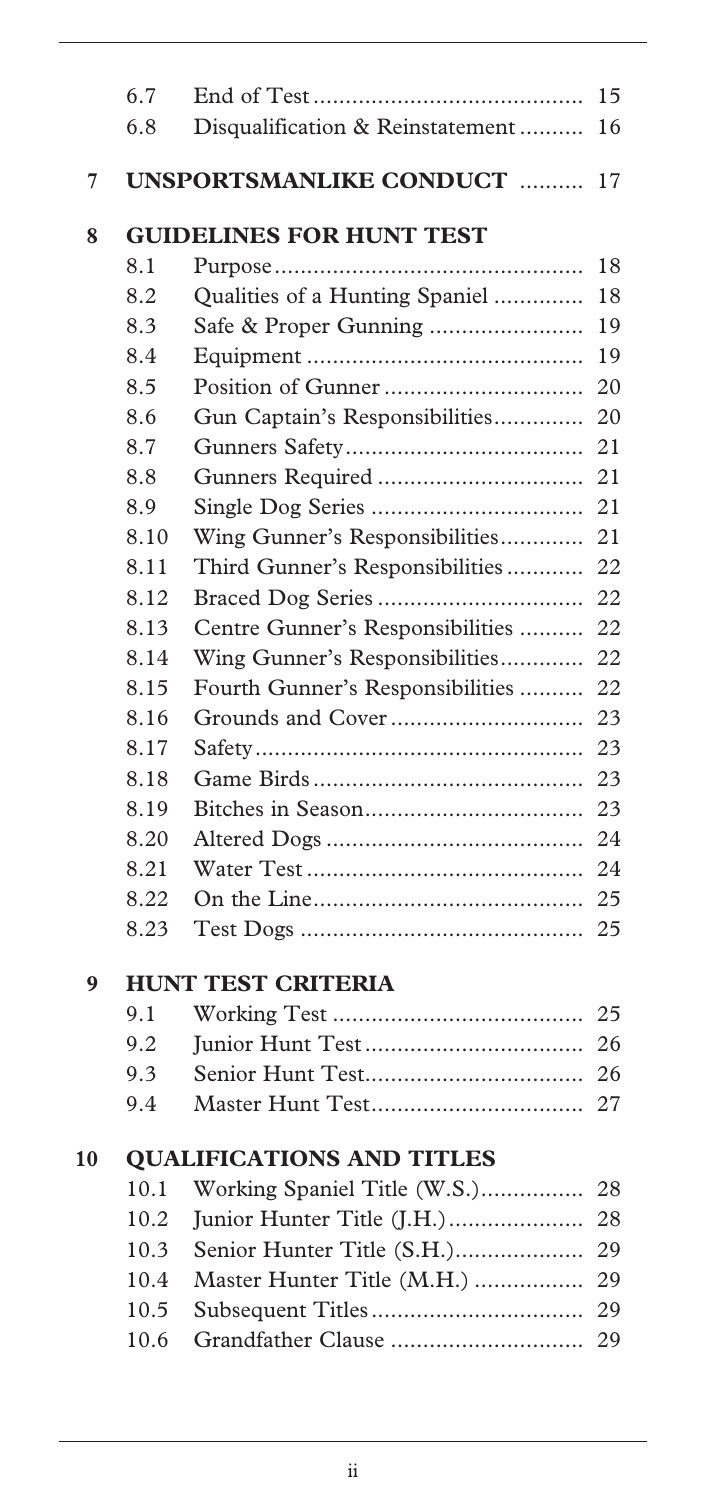| 11     | <b>JUDGING</b>                                                         |  |  |
|--------|------------------------------------------------------------------------|--|--|
|        |                                                                        |  |  |
|        |                                                                        |  |  |
|        |                                                                        |  |  |
|        |                                                                        |  |  |
| 12     |                                                                        |  |  |
| 13     |                                                                        |  |  |
| 14     |                                                                        |  |  |
| 15     |                                                                        |  |  |
| $16-1$ | <b>PROCEDURE FOR CONDUCTING</b><br><b>A TEST COMMITTEE HEARING  35</b> |  |  |
| 17     |                                                                        |  |  |
| 18     |                                                                        |  |  |
| 19     |                                                                        |  |  |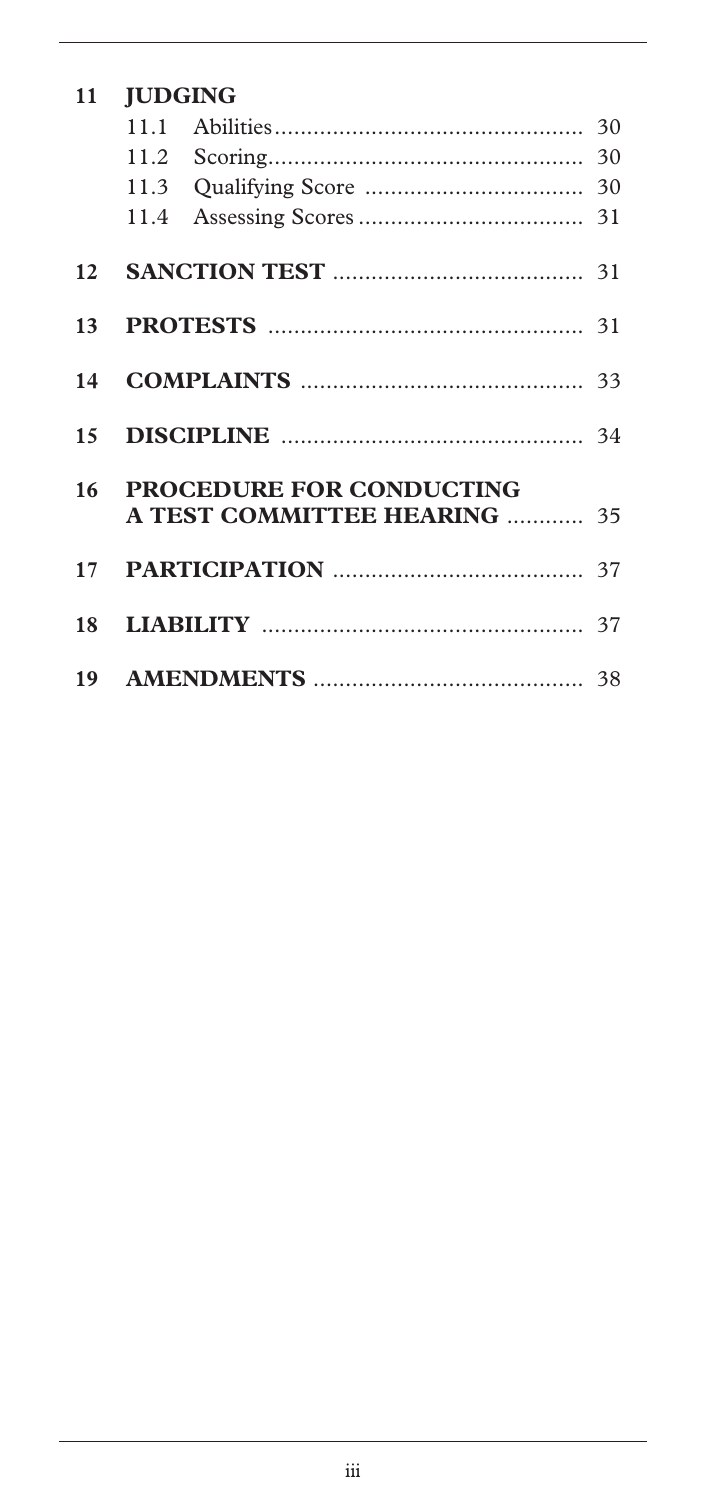# *1 INTERPRETATIONS*

## **1.1 Definitions**

A **"blind retrieve"** is a dead bird which has been positioned in cover unseen to the dog. The dog must take a line, hunt the general area of the bird in order to retrieve it. A gunshot is not required for this situation

**"Board"** shall mean the Board of Directors of The Canadian Kennel Club

**"CKC"** shall mean The Canadian Kennel Club

**"Club"** shall mean The Canadian Kennel Club

"club" is a club or association officially recognized by The Canadian Kennel Club

**"complainant"** shall mean any person who has laid a charge or complaint against another person, partnership, company or organization relative to contravention of these rules, regulations, procedures and policies of The Canadian Kennel Club

**"debar"** shall mean to prohibit a person from participating in any competition or other activities directed, sanctioned, sponsored or authorized by The Canadian Kennel Club if held under its auspices or under any of its rules and regulations

**"defendant"** shall mean any person, partnership, company or organization against whom a charge or complaint has been laid, relative to contravention of these rules, regulations, procedures and policies of The Canadian Kennel Club

**"deprive of privileges"** shall mean to deprive a non-member of all privileges accorded to nonmembers of The Canadian Kennel Club, including the use of the Head Office

**"dog"** shall mean a purebred dog of either sex

**"entrant"** shall mean the individual, or if a partnership, all the members of the partnership, entering in a Hunt Test

**"expel"** shall mean to terminate membership in The Canadian Kennel Club and depriving the person so expelled from all privileges of The Canadian Kennel Club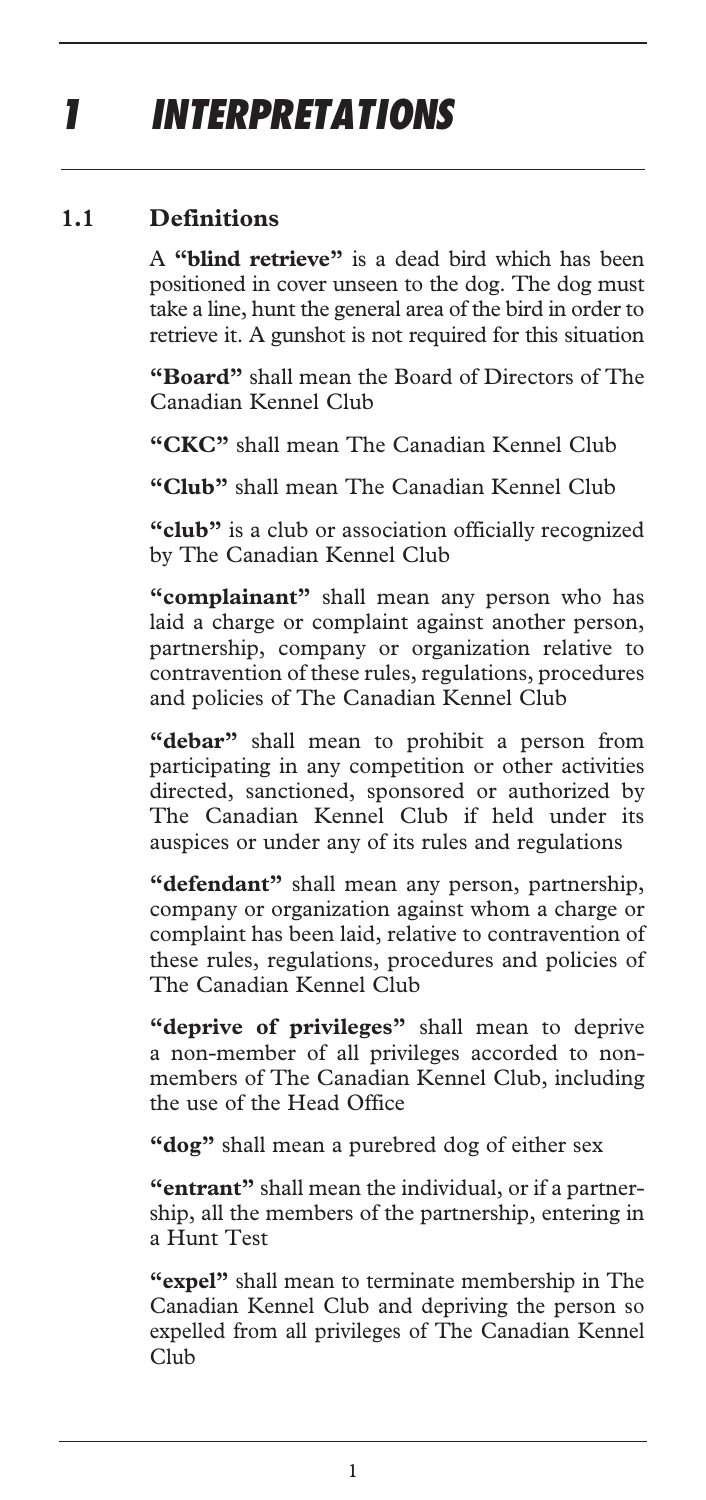**"Head Office"** shall mean the office at which the business of The Canadian Kennel Club is carried out on a regular and ongoing basis

**"handler"** is the person handling the dog in competition

**"suspend"** shall mean to deprive a member, for the period ordered, of all the privileges of The Canadian Kennel Club

**"Temporary Competition Number"** means a *(01-05-18)* number isssued by the CKC that allows a dog of a recognized breed that is eligible for CKC registration to participate in CKC events. Dogs that require a Miscellaneous Certification Number, Performance Event Number, or Canine Companion Number, are not eligible for a Temporary Competition Number

> This rule book shall be read with all applicable changes in gender so that the masculine shall include the feminine and vice versa and the singular shall include the plural if applicable.

#### **1.2 Hunt Tests Defined and Classified**

- 1.2.1 An Approved Hunt Test is a formal event for which qualifying scores may be awarded by a club or association which has been approved by the CKC to hold hunt tests.
- 1.2.2 A Sanctioned Hunt Test is an informal event at which dogs may participate but not for qualifying scores. Sanctioned Hunt Tests are held by a club or association under the jurisdiction of the CKC.

# *2 GENERAL RULES & REGULATIONS*

#### **2.1 Eligibility of Clubs to Hold Hunt Tests**

2.1.1 Only clubs or associations recognized and in good standing with the CKC are eligible to apply for and hold a hunt test. Approval to hold a hunt test may be given to clubs or associations formed for the improvement of the several breeds of sporting spaniels, excluding Brittany Spaniels and Irish Water Spaniels.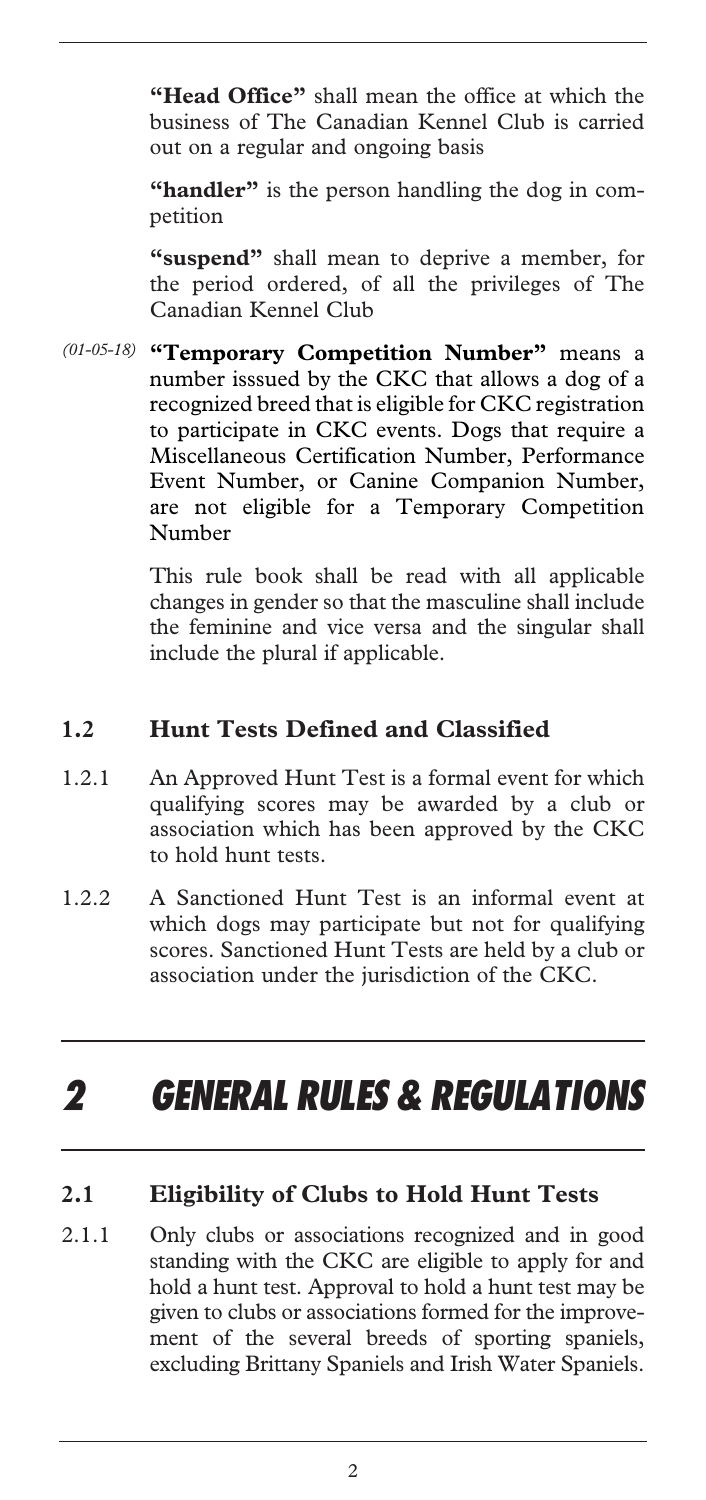2.1.2 Prior to holding an approved hunt test, a club or association that did not hold a minimum of three (3) approved Open All-Age Spaniel field trials must hold at least one (1) sanctioned test in all test levels.

#### **2.2 Adverse Weather Conditions** *(47-06-17)*

2.2.1 During adverse and/or severe weather conditions, it is at the discretion of the event giving club to cancel, curtail and/or postpone the judging of the event if the weather is severe enough to cause injury to the exhibitor and their dog. No penalty shall be imposed by The Canadian Kennel Club if such condition has caused the cancellation or postponement of the event. *(47-06-17)* 

# **2.3 Making Application**

- 2.3.1 A club or association applying for a hunt test must make application on forms provided by the CKC. The application must be submitted so as to be received not less than ninety (90) days prior to the date of the proposed test. The CKC will notify the club or association whether or not approval has been granted. If the date is granted and the club fails to hold its test on the date approved, an administrative fee as set by the Board will be assessed against the club, unless the CKC waives this fee on the grounds that the club had no alternative but to postpone or cancel.
- 2.3.2 Only a club or association whose president, vice president, secretary and treasurer are members in good standing with the CKC may apply for a test date.
- 2.3.3 The CKC shall have the authority to grant or withhold approval of an application for a test date. In the event that such action is taken, the test-giving club shall have no claim against the CKC.
- 2.3.4 The CKC will not approve an application for a hunt test where qualifying scores can be awarded when dates conflict with one or more hunt tests, unless it can be shown that the granting of such approval will not work to the detriment of the clubs applying to hold a hunt test.
- 2.3.5 A club that meets all of the requirements of the CKC may apply to hold a sanctioned hunt test on a form provided by the CKC.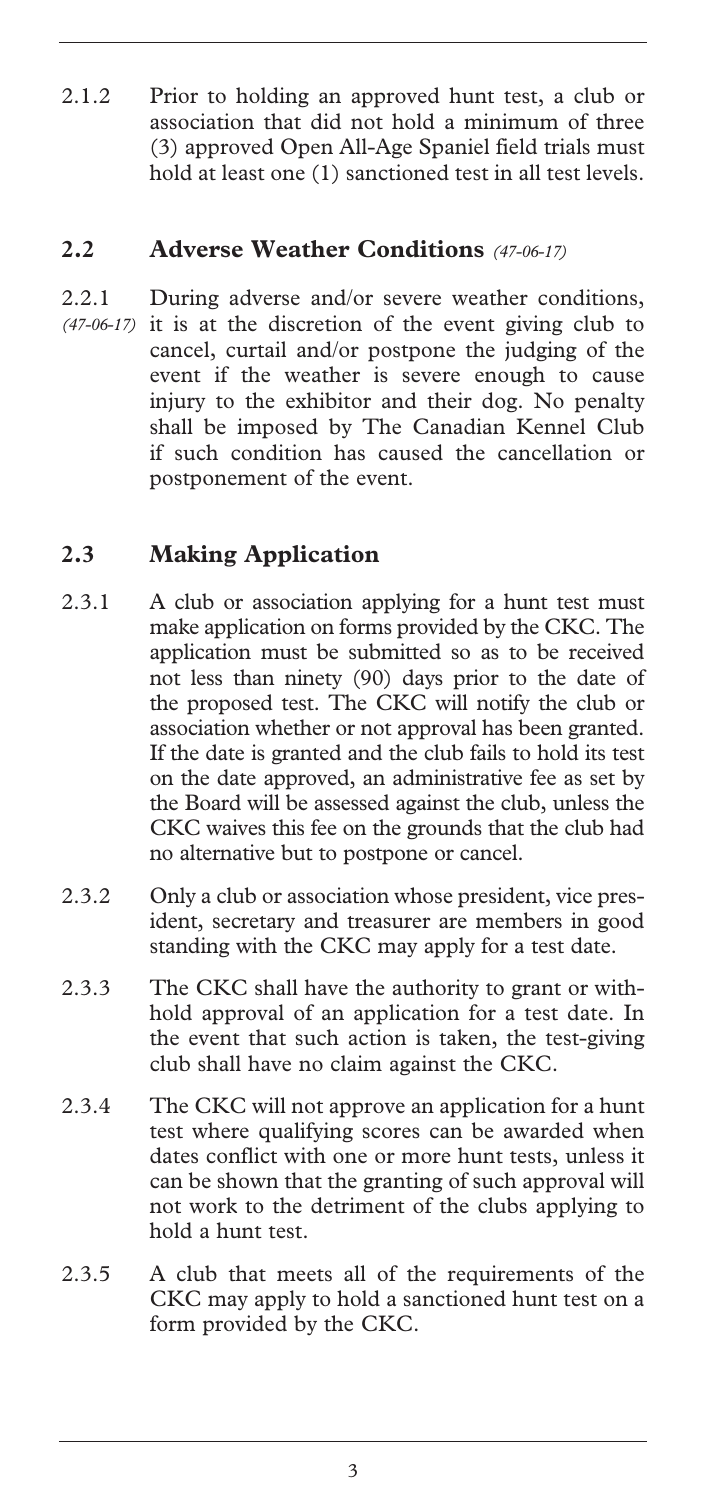# **2.4 CKC Publications**

2.4.1 All clubs holding hunt tests are required to have available copies of the latest editions of these Hunt Test Rules and Regulations for All Sporting Spaniels other than Brittany Spaniels and Irish Water Spaniels.

### **2.5 Advertising**

- 2.5.1 A club that has not been granted priority dates must not advertise or publish the date of any event that has not been approved by the CKC.
- 2.5.2 A club that has been granted priority dates for its event may advertise those dates prior to submitting the Event Date Application. This does not exempt the club from submitting the required application to the CKC within the prescribed time frame.
- 2.5.3 A club may not advertise the dates of a hunt test until after the club has received notification from the CKC that the hunt test has been approved.
- 2.5.4 A club must not advertise the names of the judges until the club has received official notification from the CKC that the judges have been approved.

## **2.6 Training**

2.6.1 Participating dogs may not be trained on the grounds of a hunt test within twenty-four (24) hours of the commencement of the event, or at any time during the event. The Hunt Test Committee is responsible for the enforcement of this provision.

#### **2.7 Hunt Test Secretary**

2.7.1 Any club holding a hunt test must name a Hunt Test Secretary who must be a member of the hosting club and the CKC. The premium list for CKC approved hunt tests shall designate the Hunt Test Secretary as the person who is to receive entries.

#### **2.8 Hunt Test Committee**

2.8.1 A club that has been granted permission by the CKC to hold an approved hunt test must appoint a Hunt Test Committee which will have complete responsibility for planning and conducting the event.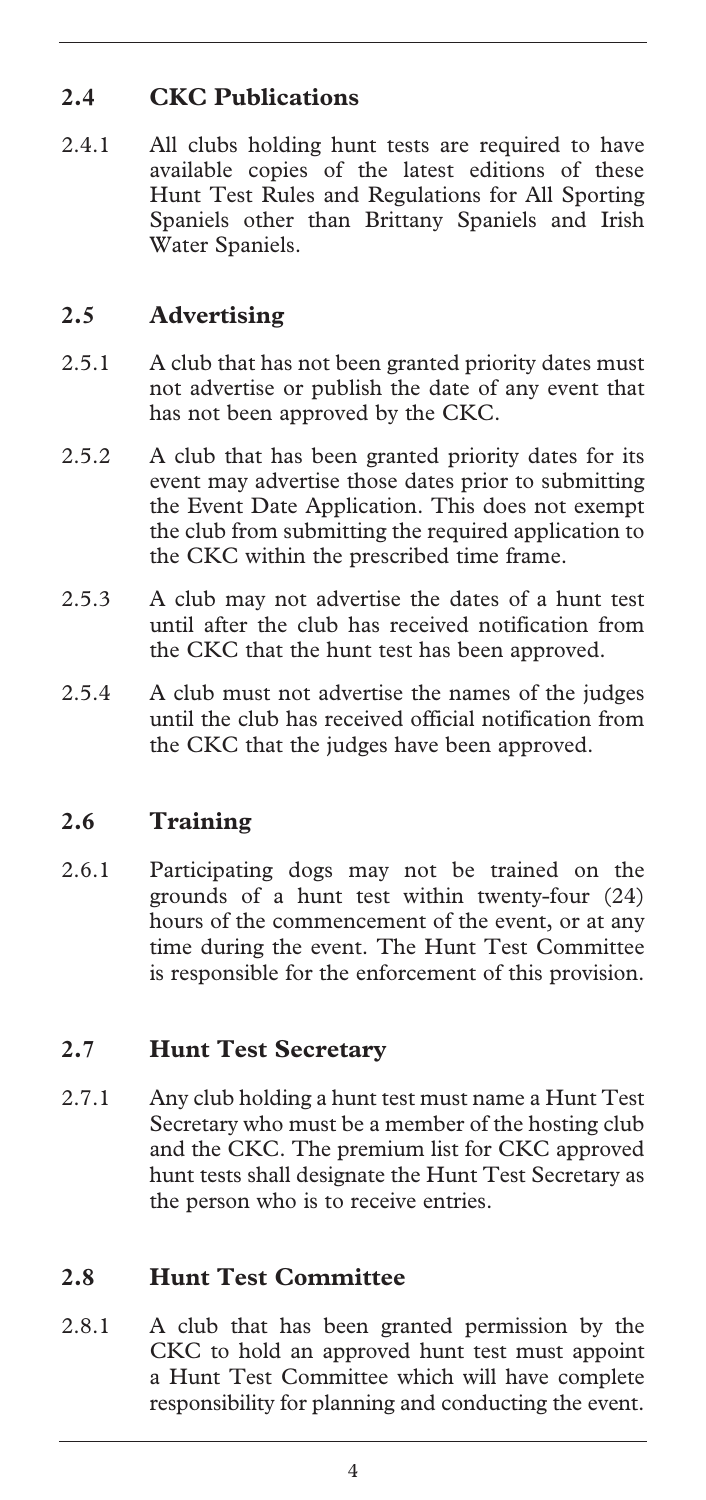The Committee shall be comprised of at least three (3) members of the club and may include the Hunt Test Secretary, but the Hunt Test Secretary shall not be designated as the Hunt Test Committee Chair. A majority of the Hunt Test Committee must be present during a CKC approved hunt test. In the absence of Hunt Test Committee members, the Chair or an officiating officer shall appoint sufficient Committee members in order to insure compliance with this section.

- 2.8.2 The Hunt Test Committee and Hunt Test Secretary shall be held responsible for compliance with all of the applicable Hunt Test Rules and Regulations for All Sporting Spaniels other than Brittany Spaniels and Irish Water Spaniels, except those coming under the sole jurisdiction of the judges, and must provide themselves with copies of the latest edition of these books.
- 2.8.3 The Hunt Test Committee of a club holding an approved hunt test shall have the authority to decide upon any matter arising during the running of the test, except a matter coming within the jurisdiction of the judges.

#### **2.9 Handler with Disability**

2.9.1 At the judge's discretion a modification to the exercise/routine may be made to accommodate a handler with disabilities providing that such modification does not aid the dog's performance or inhibit other dogs and the dog is required to perform all exercises/routines.

# *3 JUDGES*

#### **3.1 Approval of Selected Judges**

3.1.1 After a club has been granted permission by the CKC to hold a hunt test, the club must submit the Judging Panel Application. The application must be submitted so as to be received not less than 120 days prior to the date of the test. The application must include the names and addresses of the persons selected to judge, as well as the test(s) assigned to each judge.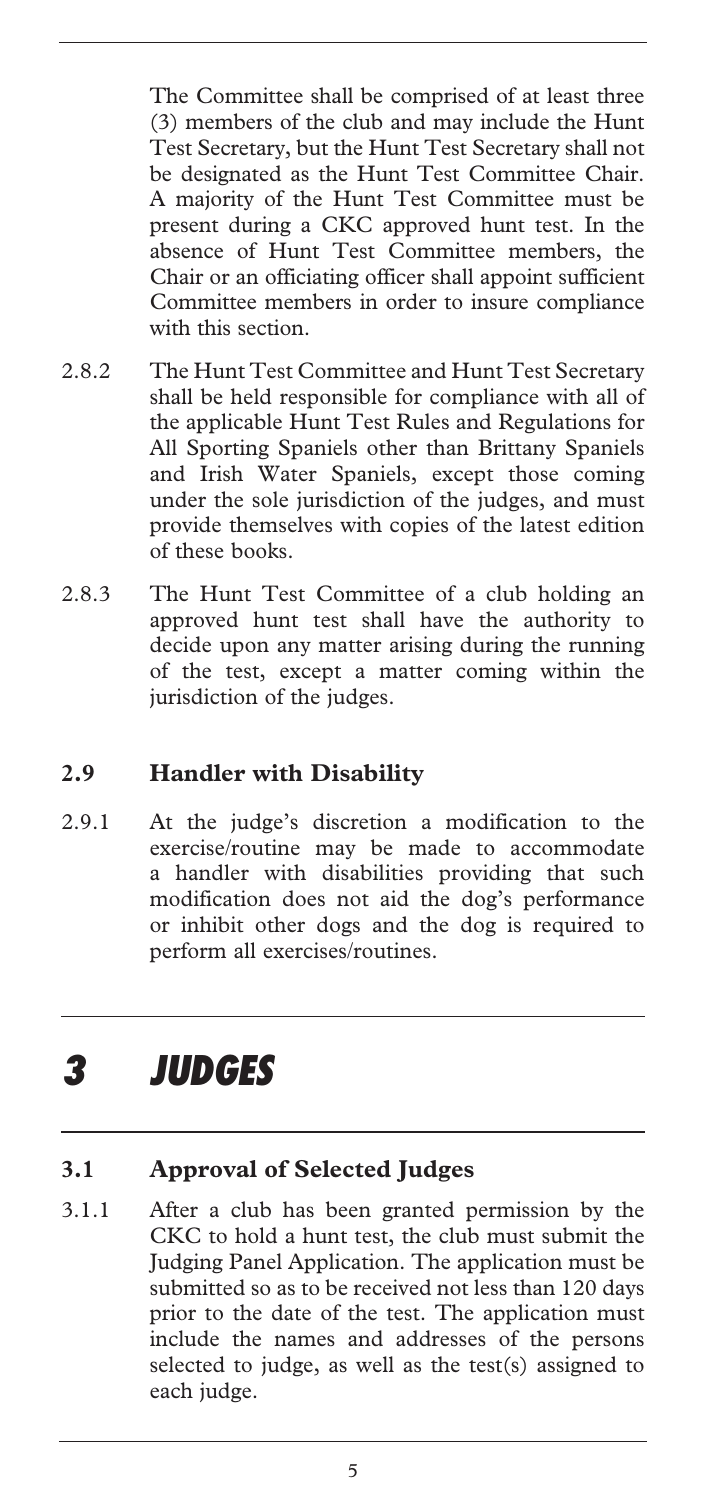- 3.1.2 When the Judging Panel Application reaches the CKC less than 120 days prior to the date of the test, an administrative fee, as set by the Board, will be assessed against the club.
- 3.1.3 The test-giving club shall not select any judge who is ineligible to officiate at a test held under these rules and regulations.
- 3.1.4 Once approval is granted, the CKC will inform the test-giving club that the judges have been approved. The test secretary shall send to each approved judge, a confirmation of assignment letter, supplied by the CKC, as well as any other pertinent information that the club may include.
- 3.1.5 If **t**he Canadian Kennel Club is not prepared to approve a selected judge, or is not prepared to approve the entire assignment for which a judge has been selected, the club must submit to the Head Office of The Canadian Kennel Club the name or names of alternative persons to judge that test or tests.
- 3.1.6 Once a panel of judges has been approved by the CKC, no change will be permitted except when necessary and with CKC permission (i.e. due to death or illness). If a judging change is necessary, the test–giving club will inform the CKC and submit the name of a qualified replacement judge for approval.

## **3.2 Judges' Eligibility**

- 3.2.1 Any member in good standing with the CKC may be approved to judge a hunt test subject to the qualification requirements in force at the time.
- 3.2.2 A person shall not enter a dog under a judge where that judge has owned, co-owned, trained, sold, held under lease, or handled the dog within thirty (30) days prior to the date of the test. *(65-06-20)*
- 3.2.3 Two (2) judges shall officiate at all test levels and at least one of the judges must have All Age Spaniel field trial judging experience. The co-judge must have field experience in the handling of sporting dogs in trials or tests, and a knowledge of the way Spaniels work in the field.
- 3.2.4 It is strongly recommended that clubs select as judges individuals with broad and extensive background experience in hunting and handling Sporting Spaniels in the field.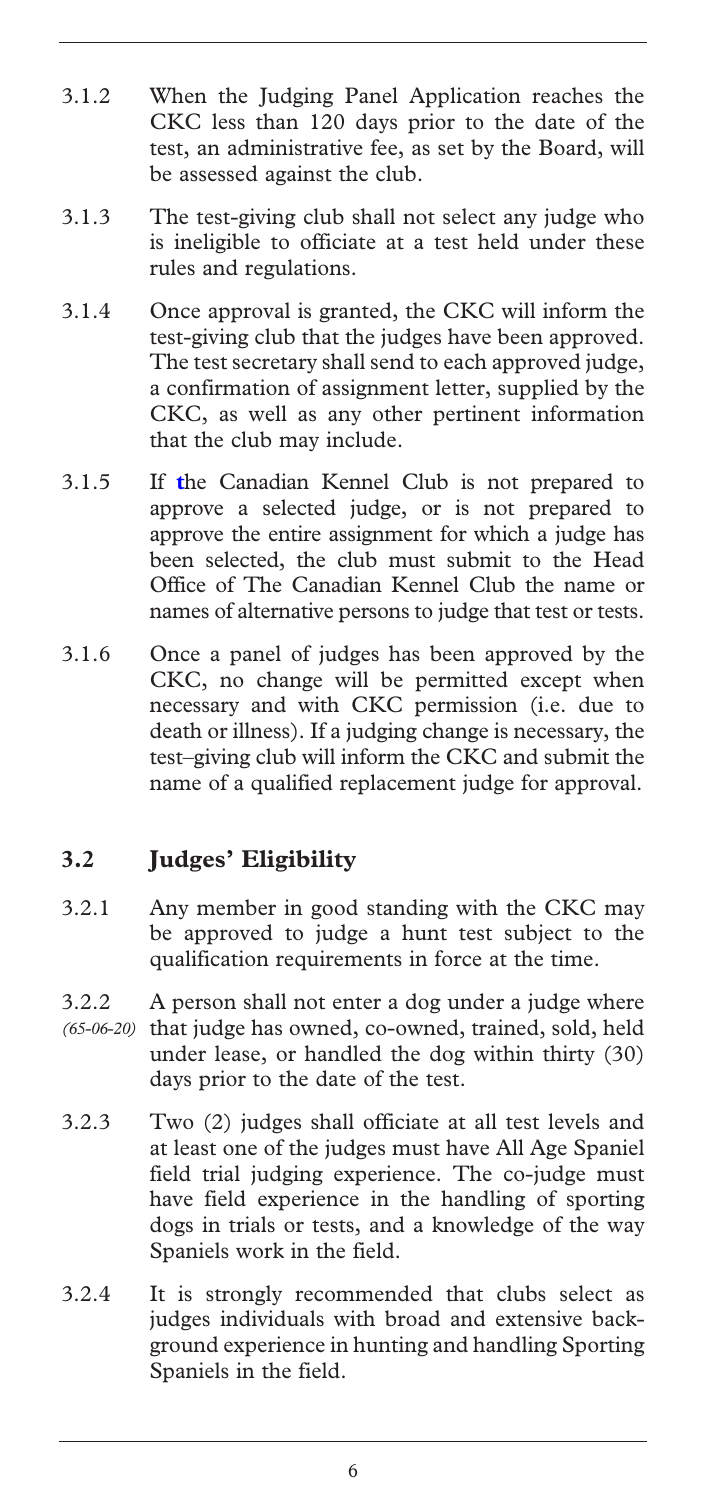# **3.3 Judges' Responsibility**

- 3.3.1 Judges must officiate over all series in their respective assignments.
- 3.3.2 A judge of a hunt test shall be fully knowledgeable with all rules, regulations and procedures pertaining to the type of test being conducted. Judges shall be conversant with the applicable standards, and shall be responsible for judging in compliance with the rules, regulations and standards.
- 3.3.3 A judge must not accept an assignment to judge (67-06-20) the same test level at tests that are held less that 30 days apart if the distance between the tests is within 250 miles or 402 km. Notwithstanding test levels offered by the same member club held during the same weekend or immediate sequence.
- 3.3.4 Judges of any hunt test shall not rank dogs in the order of the dog's relative numerical scores, nor shall judges be obliged to divulge any information with respect to the relative standing of numerical scores.
- 3.3.5 It is strongly recommended that judges inspect the grounds with representatives of the Hunt Test Committee the day preceding the event, in order to select and determine the nature and objectives of each hunting situation, preferably for their assignment.
- 3.3.6 Judges should attempt to use a test dog in all of the test levels as required.
- 3.3.7 During the course of a test, judges should keep their own counsel, thus avoiding the perception of being influenced by the views, opinions or knowledge of others. Certainly**,** any discussion with owners or others (except their fellow judge) of the performance of a dog still under judgment would be unethical. The judges must base their awards on what they have observed of the performance on that particular day. When they are invited to judge, it is because the committee has confidence in their judgment, their power of observation and their capacity to be objective. They have a personal responsibility to their fellow judge to inform them clearly and to appraise jointly with them the performances. Each has an obligation to render fair judgment.

## **3.4 Confirmation of Assignment**

3.4.1 A club should approach a prospective judge advising him of the tests he is being considered to judge. The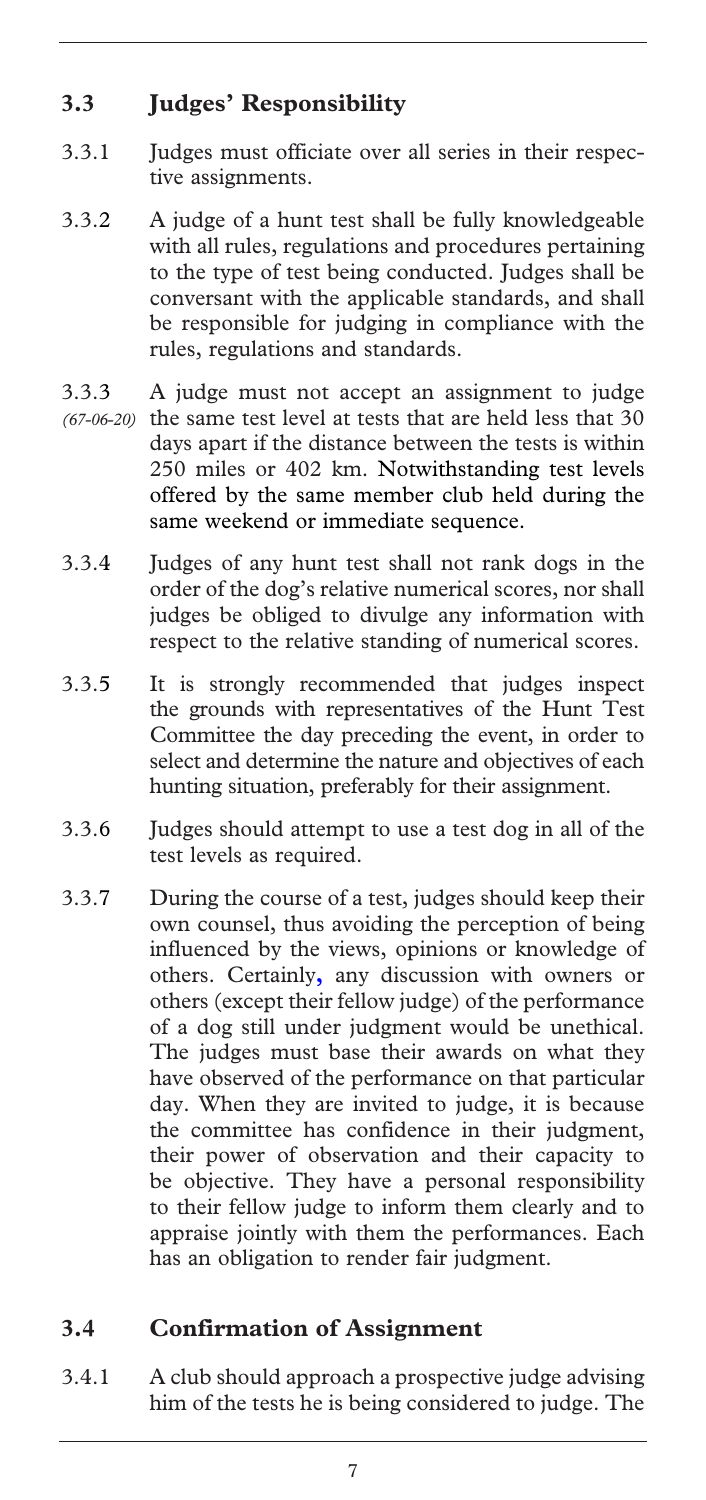club will forward to the judge at the same time a letter to confirm the offer of the assignment. If the judge does not receive confirmation from the club within thirty (30) days, he will be free to accept other assignments.

3.4.2 Judges must confirm their acceptance of the assignments in writing within thirty (30) days after receipt of confirmation that the services of the judge will be required. If such confirmation is not received by the club within thirty (30) days, the agreement may be considered void and the club is free to seek the services of another judge.

## **3.5 Judge's Decision Final**

3.5.1 During the test, the decision of the judges shall be final in all matters affecting working of dogs and handlers and in evaluation of their performance. The Test Committee shall decide other matters arising at the test.

#### **3.6 Substitute Judges**

- 3.6.1 When a test-giving club is notified prior to the beginning of the test that an advertised judge will not be able to fulfill his assignment, permission from the CKC to substitute the judge is required.
- 3.6.2 If, due to circumstances beyond the control of the test-giving club, a replacement judge is required at the last moment, the club will then seek the approval of the Zone Director. The club will subsequently notify the CKC of the circumstances of the approval and of the changes made.
- 3.6.3 If an advertised judge is prevented from fulfilling his engagement for either whole or part of the test, the Test Committee shall appoint a qualified judge if one is readily available. If a qualified judge is not available, the Committee shall choose a person whom they feel is capable of substituting for the approved judge.

#### **3.7 Indignities to a Judge**

3.7.1 A judge officiating at any test held under these rules shall not be subjected to indignities of any kind. It shall be the duty and obligation of the club holding the test to see that this rule is effectively carried out.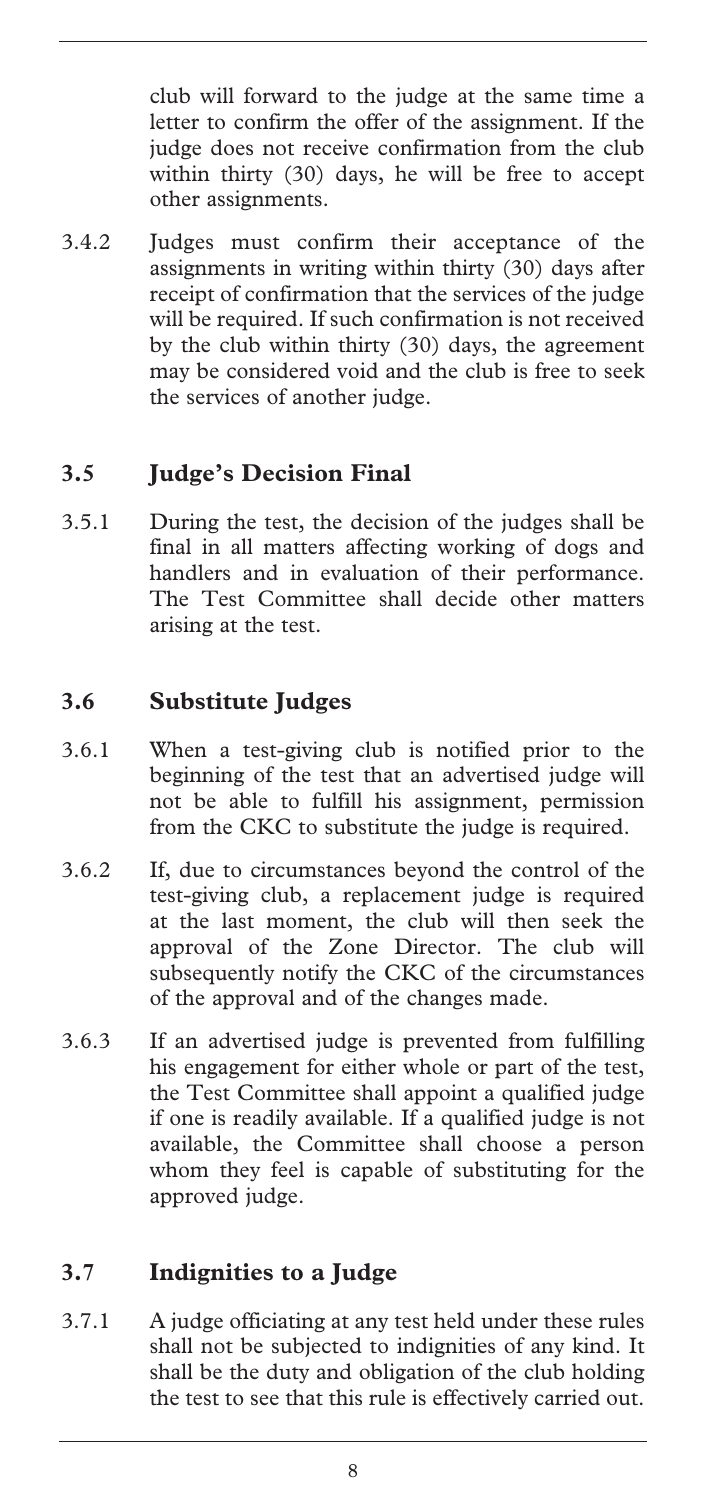## **3.8 Judge's Conduct**

3.8.1 A judge must conduct himself in a manner that is fair and not prejudicial to the sport.

#### **3.9 General Instructions to Judges**

3.9.1 No person at an approved or sanction hunt test shall throw a live bird into the air and have gunners shoot to kill the bird with the intent for a dog to make a retrieve. When a dog is on a retrieve with a live bird pick-up and the dog drops the bird and the bird then flies away, it will be at the judge's discretion whether the guns should shoot the bird. If a dog retrieves a live bird pick-up; and if the bird accidentally flies away after the handler has made contact, then the judge must instruct the gunners not to shoot the bird.

# *4 PREMIUM LIST & CATALOGUE*

#### **4.1 Premium List**

- 4.1.1 A premium list must be provided for the CKC approved hunt test. The premium list for an approved hunt test shall be printed (any printing or copying process is acceptable). The following information must be listed on the cover of a premium list:
	- (a) The words "Official Premium List";
	- (b) The name of the club or organization holding the test;
	- (c) Dates of the event;
	- (d) Date and closing time for entries.
- 4.1.2 The premium list must contain the following information:
	- (a) Exact location of the test;
	- (b) The statement "These events held under the rules of the CKC";
- (95-05-19) (c) A list of the club officers (email address and phone number may be given if desired);
	- (d) A list of Hunt Test Committee members including the Hunt Test Chair;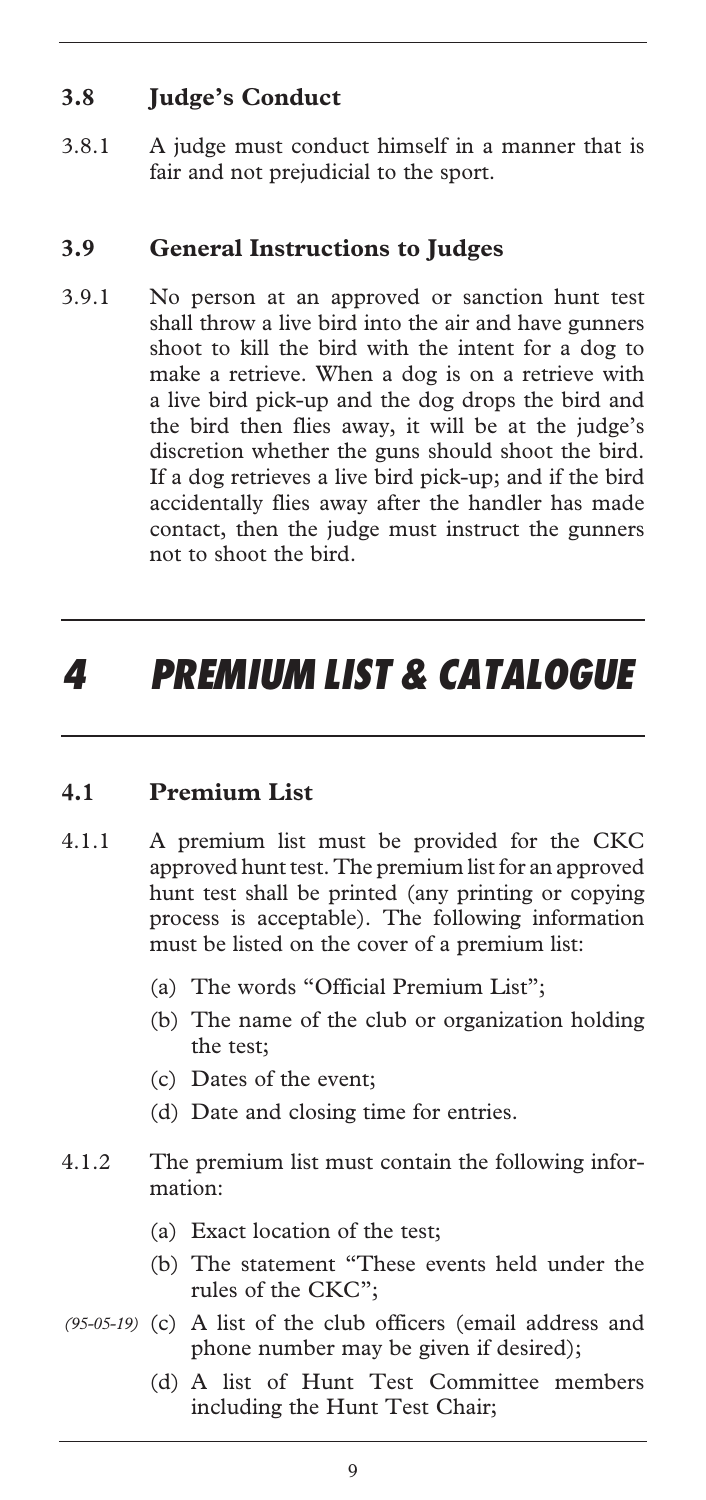- (e) Name, email address and phone number of the *(95-05-19)*  Hunt Test Secretary;
- (f) A listing of the judges and their email address; *(95-05-19)* 
	- (g) A complete list of the judges' assignments broken down for each day;
	- (h) A list of awards and prizes (if offered);
	- (i) The amount of entry fee for each test;
	- (j) The name of the Executive Director of the CKC and the address of the Head Office;
	- (k) The name of the Spaniel Representative for the area;
	- (l) Types of birds used;
	- (m) Method of water test used;
	- (n) One or more official CKC entry forms.
- 4.1.3 Two copies of the premium list must be sent to the CKC at the time of distribution to prospective entrants. One copy must be sent to:
	- (a) All officiating judges;
	- (b) CKC Director in the zone in which the test is to be held.

#### **4.2 Catalogues**

- 4.2.1 An official catalogue must be provided for all approved hunt tests. The official catalogue must be printed or typed or available on electronic medium.
- 4.2.2 The following information must be listed on the outside front cover or the first page of the catalogue:
	- (a) Name of the club or association holding the test;
	- (b) The dates of the test;
	- (c) The statement "This event held under the rules of The Canadian Kennel Club";
	- (d) Exact location of the test;
	- (e) List of the Hunt Test Committee including the Test Chair;
- (f) Name, email address and phone number of the *(95-05-19)*  Test Secretary;
- (g) A complete list of the judges and their email *(95-05-19)*  addresses;
	- (h) A listing of each judge's assignments for each day.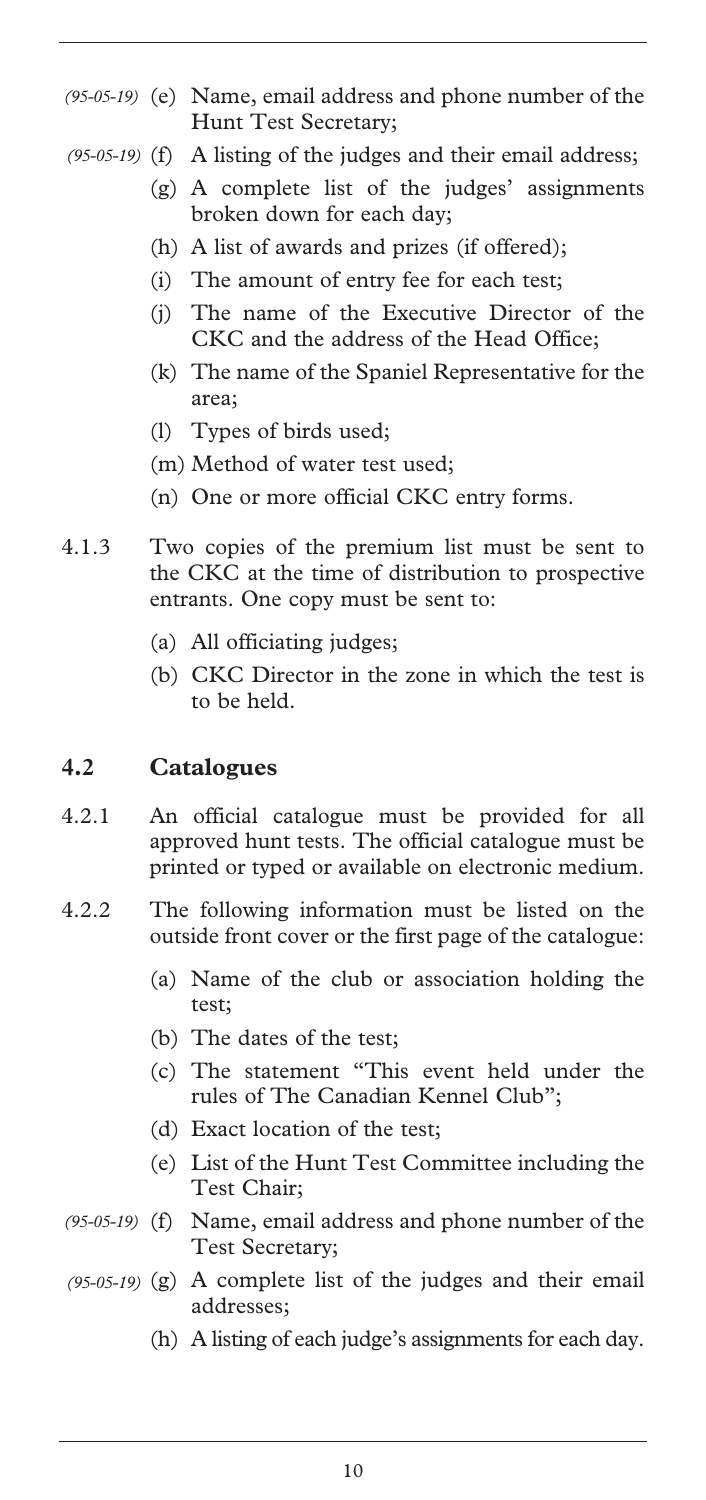- 4.2.3 A list of all dogs entered in each test level (Working, Junior, Senior, Master) must be listed in the catalogue in the order in which the dogs were drawn.
- 4.2.4 The information in the catalogue on each dog must be in the following order:
	- (a) Catalogue number of the dog;
	- (b) Registered name of the dog (in capital letters only);
- (c) CKC registration number (if given), Event *(01-05-18)*  Registration Number, or Temporary Competition Number (TCN);
	- (d) Date of birth;
	- (e) Name of breeder(s);
	- (f) Registered name of sire;
	- (g) Registered name of dam;
	- (h) Place of birth (Canada or elsewhere);
- (95-05-19) (i) Name of owner(s);
	- (j) Email address of owner(s);
	- (k) Agent (if applicable).
- 4.2.5 The following certification must appear in the official catalogue following the dogs listed in each test:

#### **HUNT TEST SECRETARY'S CERTIFICATION**

I certify that the judges have verified the above information and signed this page.

Number of dogs entered \_\_\_\_\_\_\_ Total starters \_\_\_\_\_\_\_ Total # of qualifying scores \_\_\_\_\_\_\_

\_\_\_\_\_\_\_\_\_\_\_ \_\_\_\_\_\_\_\_\_\_\_\_\_\_\_\_\_\_\_\_\_\_\_\_\_\_\_\_\_ Date Signature of Hunt Test Secretary

## **JUDGE CERTIFICATION**

I certify that dogs received qualifying scores in this hunt test and that the above information identifying these dogs was entered prior to my signing this page.

Date Signature of Judge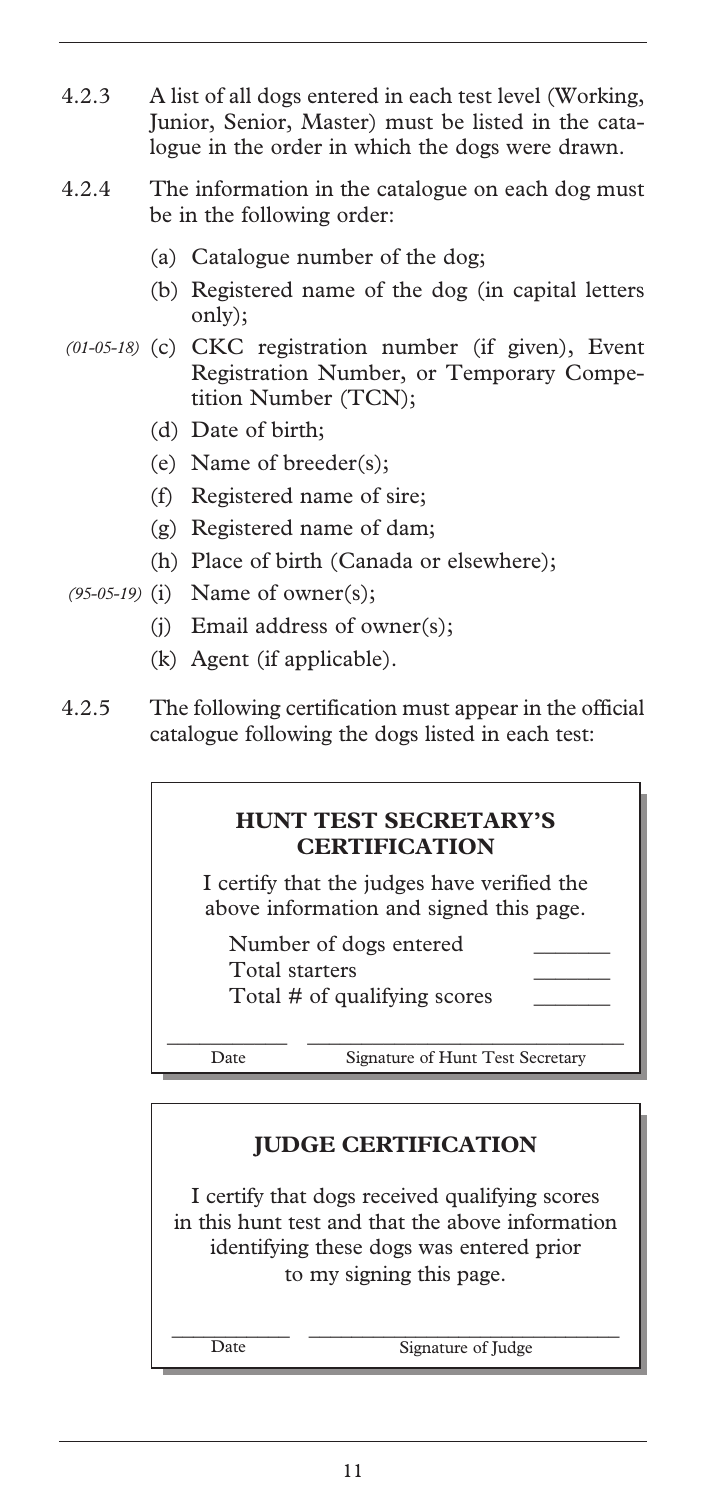Following completion of judging in each test, the Hunt Test Secretary shall mark the Official Catalogue with the word "Qualifying" next to the names of all dogs that received qualifying scores. The judges shall then certify the accuracy of the marked awards, and both the Hunt Test Secretary and the judges shall complete their appropriate certifications.

# *5 ROSETTES*

5.1.1 All clubs or associations holding approved or sanctioned hunt tests shall offer prize rosettes. These rosettes should be at least 50 mm (2") wide and approximately 200 mm (8") long. In addition to a facsimile of the crest of the CKC, the name of the test-giving club and the test level (Working, Junior, Senior or Master) shall appear along with the words "Qualifying Score". Colours for approved tests shall be as follows:

| Working Level | Orange                    |
|---------------|---------------------------|
| Junior Level  | Tan/Beige                 |
| Senior Level  | <b>Forest Green</b>       |
| Master Level  | Dark Brown and Camouflage |

5.1.2 Colours for rosettes in sanctioned hunt tests shall be light green for all levels of test.

# *6 ENTRIES AND END OF TEST*

#### **6.1 Entry Requirements**

- 6.1.1 Hunt tests shall be open to all Sporting Spaniels other than Brittany Spaniels and Irish Water Spaniels which are eligible for registration or are registered in the CKC stud book. All dogs must be six (6) months of age or over on the first day of the event.
- 6.1.2 If a dog is not registered individually in the CKC stud book, it may be entered at a test held under *(01-05-18)* these regulations with a Temporary Competition Number (TCN), provided that: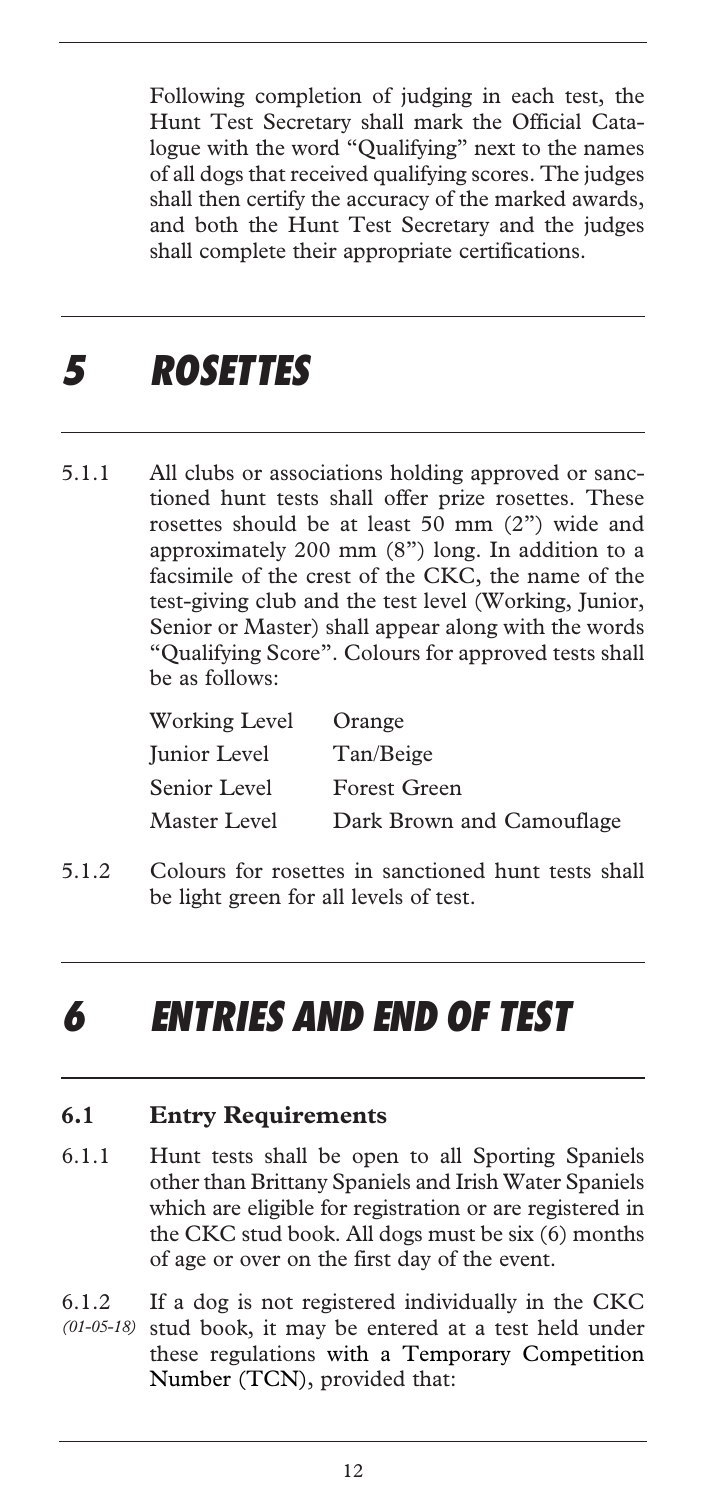- (a) If born in Canada, is of a litter which is eligible for CKC registration;
- (b) If not born in Canada, is eligible for individual registration in the records of the CKC;
- (c) If foreign born and owned, has an Event Registration Number, or obtains this number from the CKC within thirty (30) days of the first test entered.
- 6.1.3 The entry of a dog with a Temporary Competition Number (TCN) at a hunt test held under these *(01-05-18)*  regulations (sanctioned hunt tests excluded) must be accompanied by the appropriate listing fee and all listing fees must be remitted by the club or association holding the test to the CKC within twenty-one (21) days after the test.
- 6.1.4 The CKC has the authority, at any time, to require (01-05-18) the owner of a dog with a Temporary Competition Number (TCN) to submit proof of the dog's eligibility for registration in the CKC's stud book, and if the CKC is satisfied that the dog is not eligible for registration, it shall have the right to order the cancellation of all scores and prizes earned by the dog at tests held under these regulations. Failing to comply with the CKC's request to return ribbons and/or prizes to the clubs concerned, the owner of the dog automatically renders himself ineligible to enter any dog in any competition approved by the CKC.
- 6.1.5 A dog is not eligible to be entered or run in any approved hunt test in any category if the dog has on two (2) occasions been made the subject of the following report: If a dog, while under judgment at a CKC approved hunt test attacks another dog, and if the judges are unanimously of the opinion that such attack was without reasonable cause, the judges shall identify the offending dog on the judging sheet or in the official catalogue and the name of the offending dog shall be listed in the report of the Hunt Test Committee sent to the CKC.
- 6.1.6 An attacking dog cannot receive a passing score at the event in which the attack occurred.

#### **6.2 Entry Fees**

6.2.1 Tendering of a dishonoured cheque or declined credit card in payment of entry fees shall be considered non-payment of entry fees. Any individual who commits this offence should be reported to the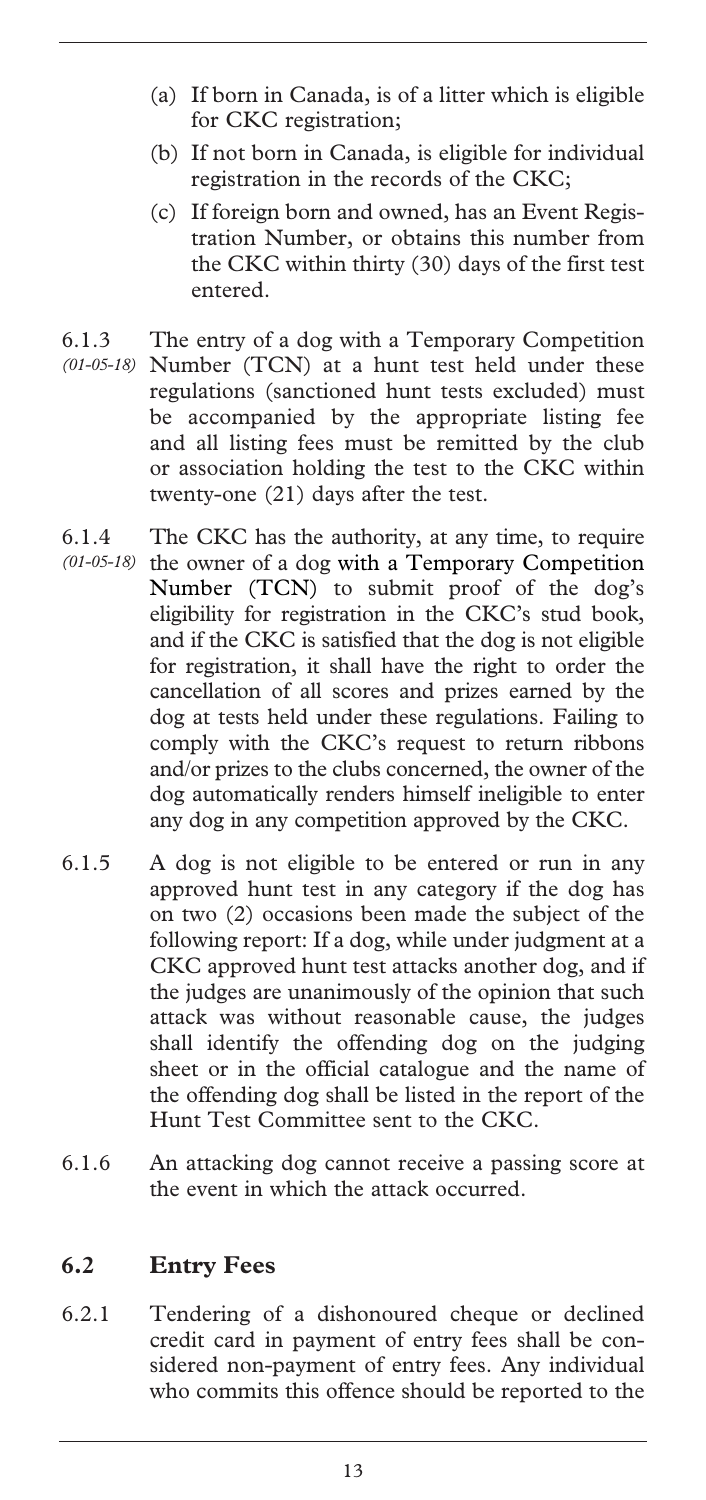CKC and may be subject to disciplinary action and cancellation of awards.

6.2.2 The entry of a dog with a Temporary Competition Number (TCN) at a hunt test held under these *(01-05-18)*  regulations (sanctioned hunt test excluded) must be accompanied by the appropriate listing fee. All listing and recording fees must be remitted by the club or association holding the test to the CKC within twenty-one (21) days of the test.

### **6.3 Entry Fee Refund**

6.3.1 Entry fees paid for a bitch withdrawn because of coming in season or for a dog withdrawn because of an injury or illness, or for a dog that dies, shall be refunded in full by the test-giving club. Prior to paying such refund, the club may require an appropriate veterinary certificate. In the event a dog is withdrawn for other reasons, the test-giving club is free to formulate its own policy with reference to refunds provided that said policy shall be fixed in advance of the mailing of the premium list for any particular test.

#### **6.4 Closing of Entries**

- 6.4.1 Entries for a CKC approved hunt test may close at any time prior to the hunt test, but shall not close later than the third day preceding the start of the hunt test.
- 6.4.2 Each entry form must be completed in full and the information given on the entry form must be that which applies to the entered dog.
- 6.4.3 A club holding a CKC approved hunt test shall not accept any entries received after the closing time and date specified in the premium list.

#### **6.5 Health**

6.5.1 No dog may be entered at a test if it has any communicable disease. *(90-05-19)* 

6.5.2 Dogs entered in a test must have current immunization status. *(90-05-19)* 

6.5.3 No dog may be brought onto the grounds or premises of a trial if it: *(90-05-19)*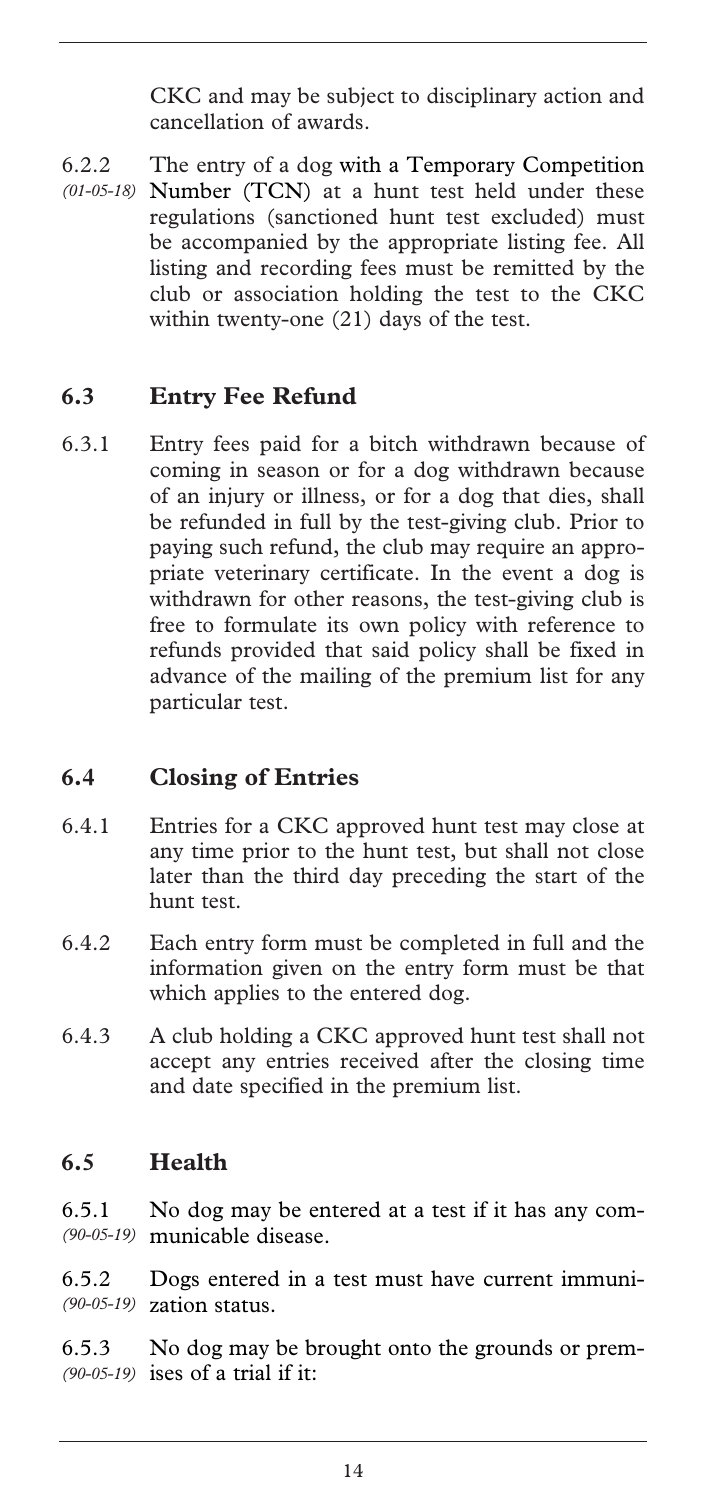- (a) Is known to have distemper, parvovirus, kennel cough or other communicable disease
- (90-05-19) (b) Has recovered from distemper, parvovirus, kennel cough or other communicable disease within the last 30 days.
- (90-05-19) (c) has been housed within 30 days prior to the show, trial or test on premises on which there existed distemper, parvovirus, kennel cough or other communicable disease.
- 6.5.4 Where it is found that these rules have been contravened, the dog in question shall be removed from the show, trial or test premises/grounds and the exhibitor will be subject to disciplinary action. *(90-05-19)*

#### **6.6 Veterinarian**

6.6.1 Every test shall have a qualified veterinarian within easy call during the entire progress of the test.

#### **6.7 End of Test**

- 6.7.1 The Hunt Test Secretary shall, within twenty-one (21) days of the completion of an approved hunt test, forward to The Canadian Kennel Club the Official Catalogue, marked to indicate a qualifying or non-qualifying score for each dog entered and signed and certified by the judges and the Hunt Test Secretary, which shall also include all applicable information and documents.
- 6.7.2 A club must forward an Official Catalogue to The Canadian Kennel Club and official judge's book, signed and certified as above, along with the entry forms for those dogs entered, and a complete Hunt Test Secretary's report. (Evaluation forms need not be submitted to The Canadian Kennel Club.) Clubs must keep evaluation forms for one (1) year.
- 6.7.3 A club holding an approved hunt test shall retain an official catalogue.
- 6.7.4 The test-giving club is responsible for the collection (21-12-19) of all listing and recording fees and the submission of same to the CKC so as to be received not more than fourteen (14) days after the completion of the test. The test-giving club shall forward the following to the CKC:
	- (a) The signed certification by any one of the following: president, vice president, secretary or other authorized signing officer, as to the number of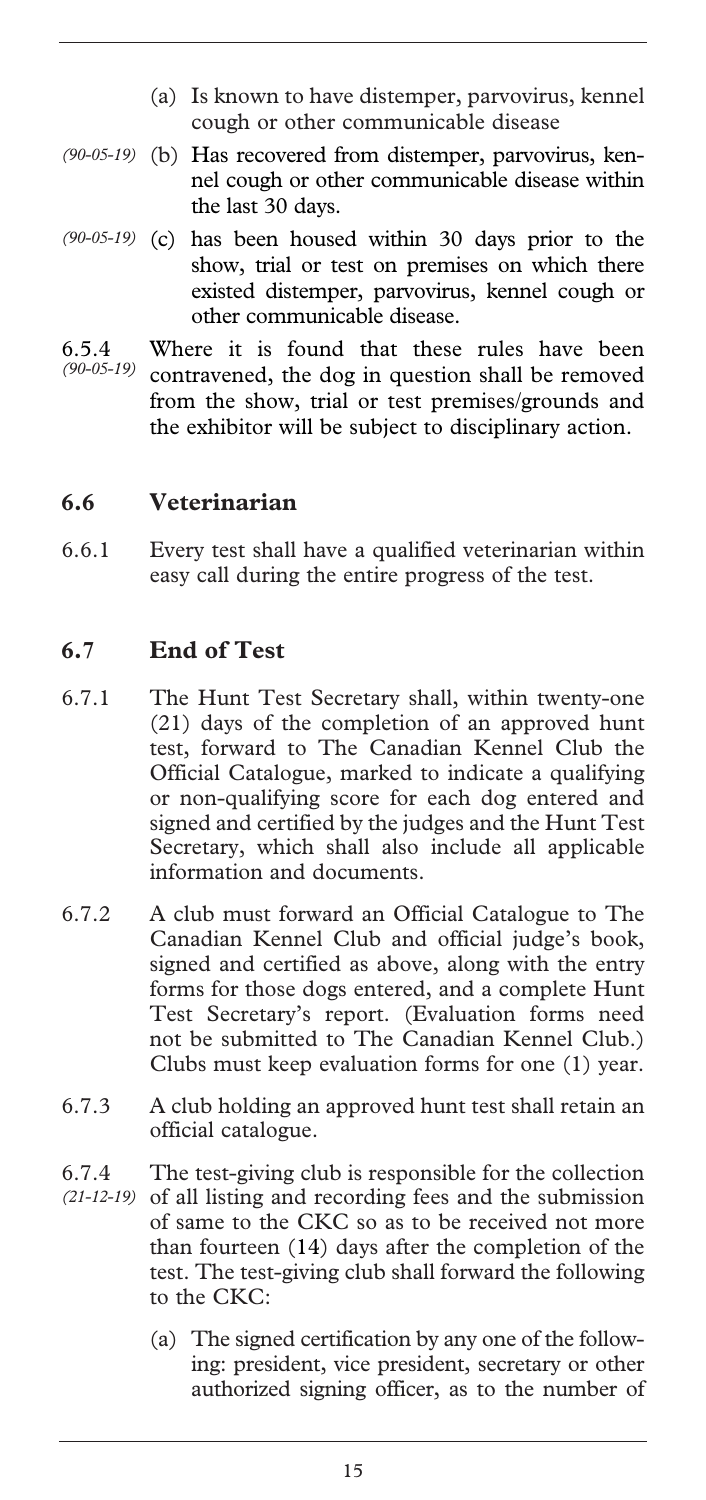listed dogs entered in its test and the total number of dogs entered in competition in its test;

- (b) A remittance which shall include all listing and recording fees as set by the CKC for each and every dog entered in competition in its test. In the event that the CKC establishes that the remittance fails to completely cover the fees as set forth above, an administrative fee will be assessed against the club as set by the Board.
- (c) If a dog is entered in more than one test level at a hunt test, the remittance fee applies to each entry.
- 6.7.5 Non-compliance with the provisions of this section (21-12-19) will result in an automatic administrative charge as set by the Board, per day, for each day over the fourteen (14) day period.

#### **6.8 Disqualification & Reinstatement**

- 6.8.1 Any dog disqualified for biting or viciousness shall automatically be disqualified from entering in any other event in any other discipline until such time as the dog is officially reinstated. *(19-03-16)*
- 6.8.2 The judge shall have the authority to disqualify or (58-06-17) excuse a dog which menaces, threatens or attempts to bite the judge, another person, or another dog. If a dog is twice excused for any combination of these actions, it shall have the status of a disqualified dog. The judge shall also have the authority to disqualify or excuse a dog which attempts to bite, or bites in response to an attack from another dog.
- 6.8.3 The judge shall disqualify or permanently disqualify a dog which bites the judge, another person or any dog. Dogs permanently disqualified under this provision will not be eligible for reinstatement. The decision to permanently disqualify a dog must be clearly indicated on the Judge's Disqualification Form. *(58-06-17)*
- 6.8.4 Once a dog has been disqualified for any reason at a Spaniel Hunt Test, it may not be entered until the dog has been reinstated by the CKC. All awards earned by a dog in violation of this section will be cancelled by the CKC and the owner of the dog is subject to disciplinary action. A dog disqualified under section 6.8.3 is not eligible for reinstatement. *(19-03-16)*
- 6.8.5 Any dog that is disqualified under section 6.8.3 shall automatically be disqualified from entering in *(19-03-16)* any other CKC event in any other discipline until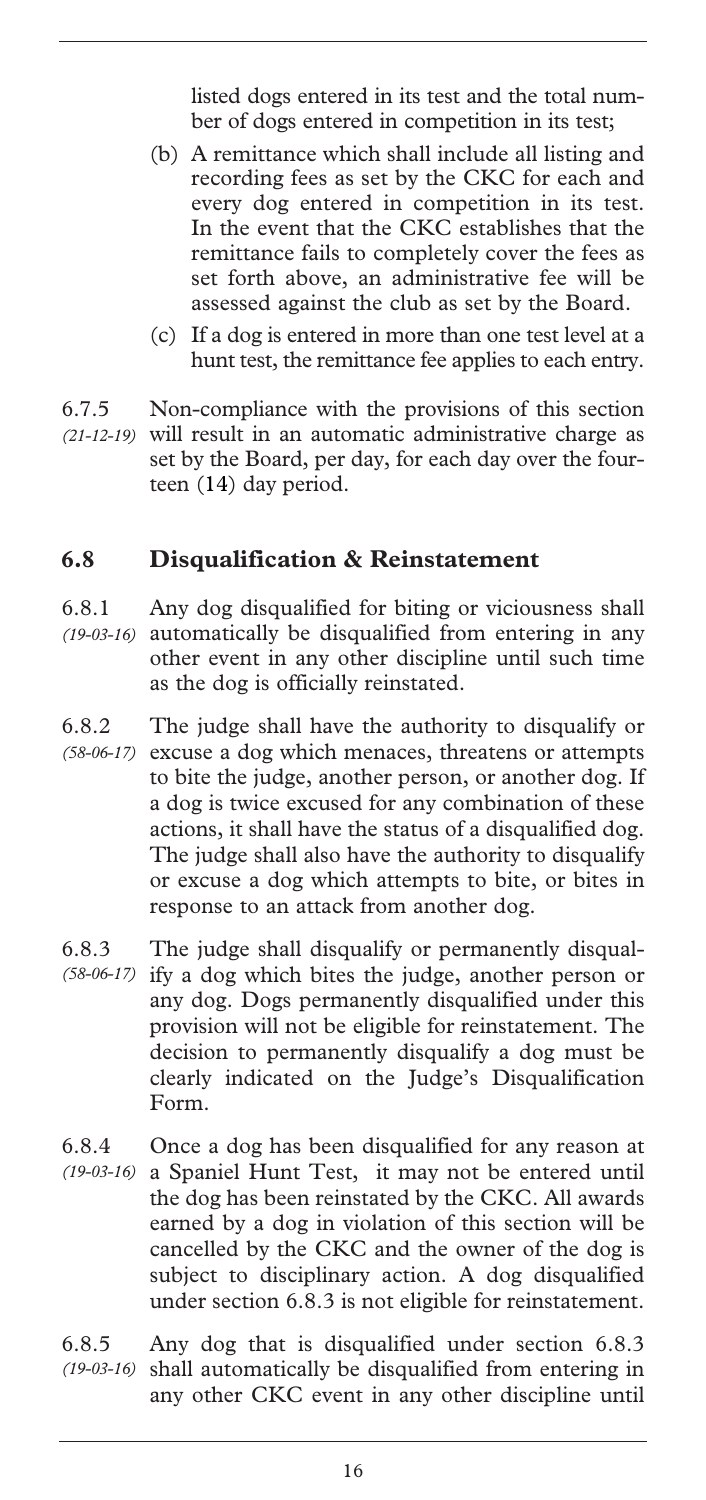such time as the dog is officially reinstated, if the dog is eligible for reinstatement.

#### 6.8.6 Reinstatement

*(19-03-16)* 

(a) The owner of a dog which has been disqualified at an event held under these rules may, after 30 days from the date of said disqualification, apply in writing to the CKC for reinstatement of the dog, unless the dog is ineligible for reinstatement as per Section 6.8.3. The request for reinstatement must be accompanied by a deposit as set by the Board.

# *7 UNSPORTSMANLIKE CONDUCT*

- 7.1.1 (a) It shall be deemed unsportsmanlike conduct if a person during the running of or in connection with an event abuses or harasses a judge or official or any other person present in any capacity at the event. The Hunt Test Committee shall act in accordance with paragraph (d) of this section.
	- (b) Any handler who displays unsportsmanlike conduct or who is seen to kick, strike, or otherwise roughly manhandle a dog while on the grounds of a hunt test at any time during the holding of the event, may be expelled from the test by the Hunt Test Committee, which shall also act in accordance with paragraph (d) of this section.
	- (c) The judges shall also have the authority to expel a handler from a test if they observe unsportsmanlike conduct on the part of the handler or see the handler kicking, striking or otherwise roughly manhandling a dog while the event is in progress. It will be the duty of the judges to report promptly to the Hunt Test Committee the expulsion of a handler and the Hunt Test Committee shall then proceed in accordance with paragraph (d) of this section.
	- (d) The Hunt Test Committee shall investigate, at once, any instance of alleged unsportsmanlike conduct on the part of the handler, or any report that a handler has been observed kicking, striking or otherwise roughly manhandling a dog. If a Hunt Test Committee, after investigation, determines that a handler is in violation of this section, and that the incident, if proven,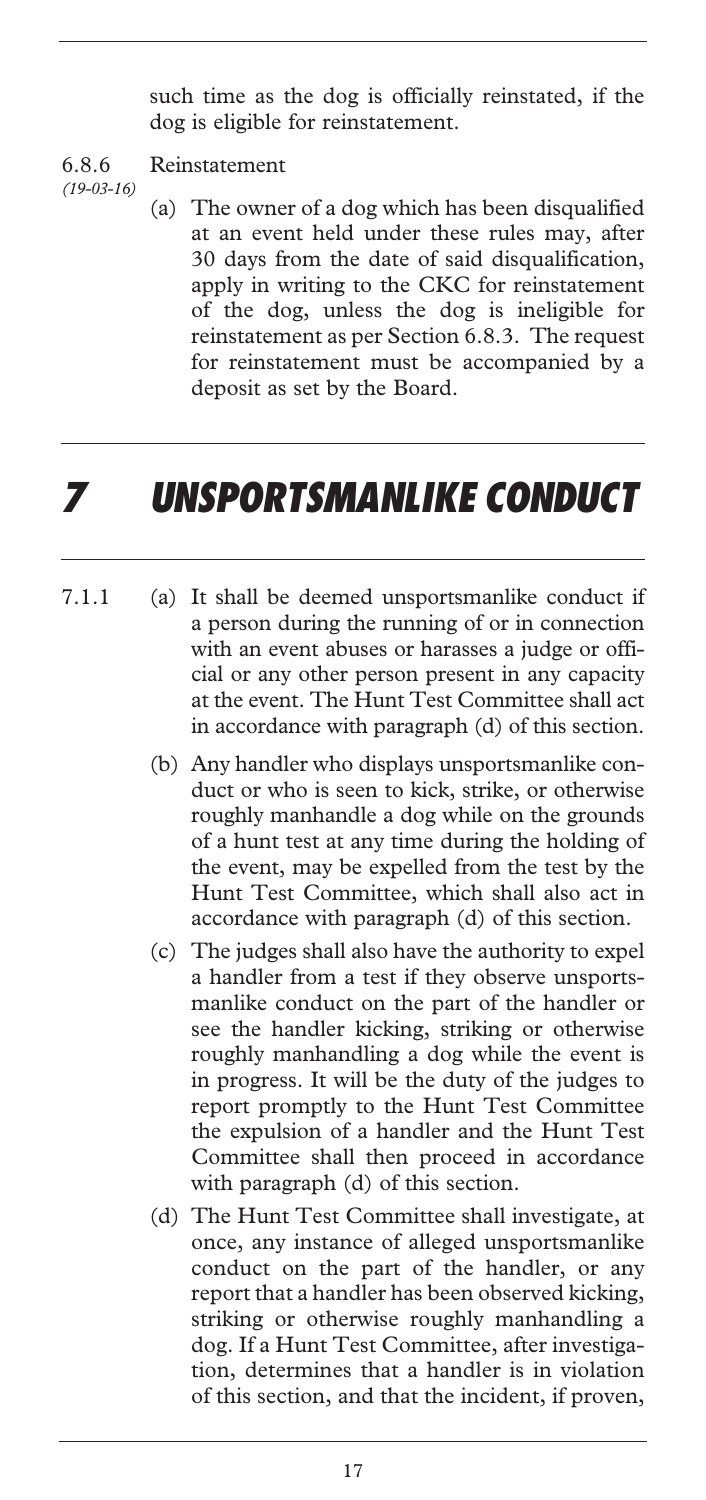would constitute conduct prejudicial to the sport or the CKC, it shall exercise its authority in accordance with section 14.

(e) The Hunt Test Secretary shall submit within twenty-one (21) days to the CKC a complete report of any action taken under this section.

# *8 GUIDELINES FOR HUNT TEST*

#### **8.1 Purpose**

- 8.1.1 The purpose of a hunt test is to assess and identify those dogs which possess the basic requirements of "flushing" Spaniels. It will test the merits and evaluate the abilities of Spaniels in the field in order to determine their suitability and ability as hunting companions.
- 8.1.2 Dogs are placed in four categories based on ability, not age. Dogs do not compete against one another, rather their performances are individually judged against the standard.

8.1.3 Hunt test should simulate as nearly as possible, the (47-12-16) conditions met in a true hunting situation.

#### **8.2 Qualities of a Hunting Spaniel**

- 8.2.1 A Spaniel is a hunting dog who is also a retriever. The dog's primary function is to seek, find and flush game. This should be done with great desire, eagerness and the necessary drive. The dog's other function is to bring the game to bag. Hence, the dog should be able to mark well the fall of game, to persevere on wounded game, and to retrieve promptly to hand.
- 8.2.2 Thus hunting and game finding are the primary requisites and this must be done within gun range. The change from a hunting dog to a retrieving dog demands discipline of a high order. Those qualities instilled by training which include control, steadiness and responsiveness are of great importance. However, if hunting and game finding are primary qualities, natural ability is the most important quality and this includes nose and intelligence. This, combined with training, produces the capable hunting Spaniel.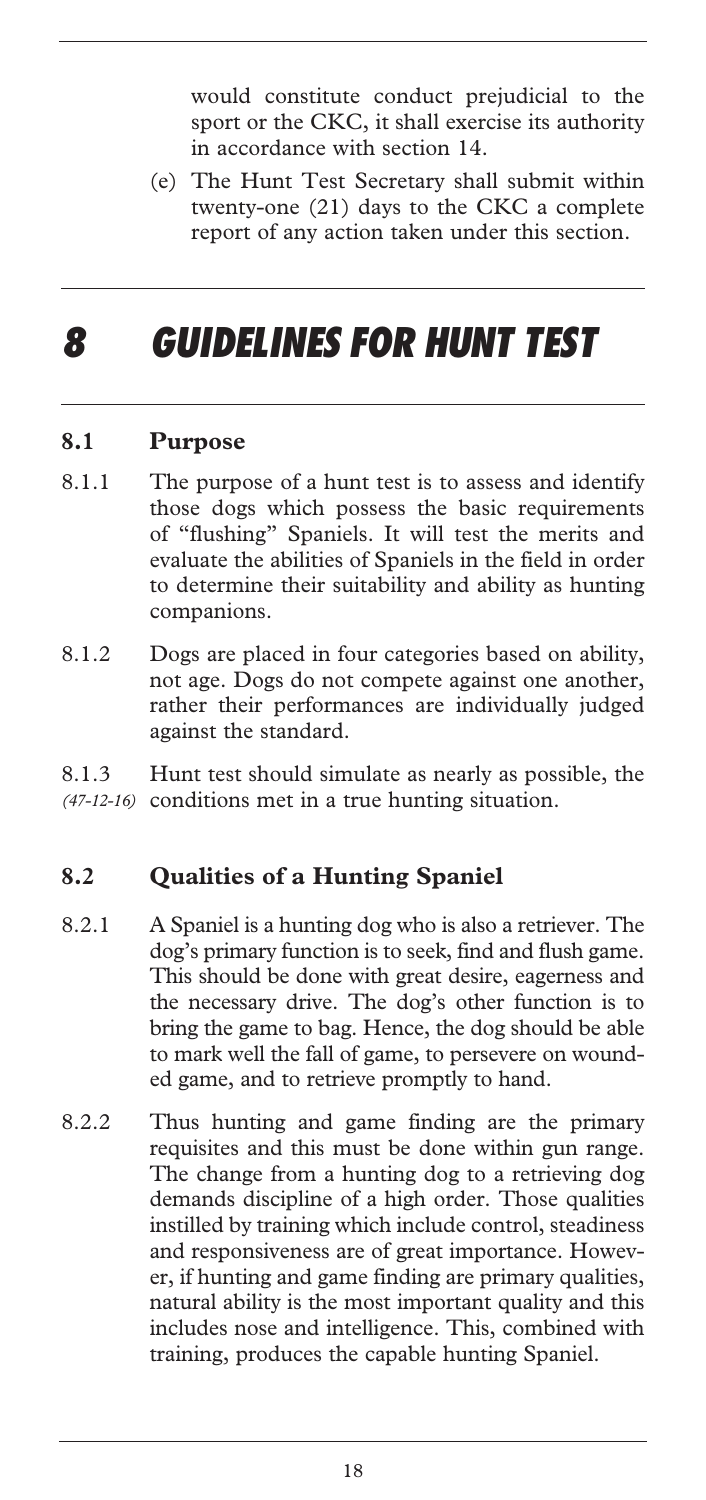## **8.3 Safe and Proper Gunning**

- 8.3.1 Judges, the Hunt Test Chair and Gun Captain should not hesitate to assemble the gunners at the beginning of the test. The judges should give the gunners any instructions they feel appropriate. If preferred, such instructions should be given to the Gun Captain to be transmitted by the Gun Captain to the other gunners. In addition**,** there should be no hesitation on the part of the judge to give further counsel or advice to a gunner during the course of a test. Such clarification will help provide a fair test of the dogs' abilities.
- 8.3.2 The safety of all concerned handlers, judges, dogs, gallery and spectators is involved. It is customary to instruct gunners not to shoot at birds that fly over the gallery. In addition to the danger involved, a bird that falls among or beyond the gallery provides confused conditions for a retrieve. Gunners, therefore, should not be criticized for passing up shots that entail the slightest elements of danger or those shots which would be in conflict with the provisions of these rules or the instructions of the judges.
- 8.3.3 The gunners should shoot their game in a sportsmanlike manner, as they would in a day's shoot. The proper functioning of the official gunners is of the utmost importance. The gunners are supposed to represent the handler up to the time that the game is shot; not interfering in any manner with his work or that of the dogs. Gunners are supposed to, unless otherwise directed, kill cleanly and consistently the game flushed by the dogs at a point most advantageous to a fair test of the dogs' abilities and with due regard to the safety of the dogs, handlers, judges and gallery.
- 8.3.4 Care should be taken not to shoot so the game falls too close to the dog. If this is done, it does not afford a chance for the dog to show good retrieving ability and often results in a bird being destroyed. The gunners should stand perfectly quiet after the shot otherwise they may interfere with the dog and handler. When a dog makes a retrieve, no other game or birds should be shot unless ordered by the judges for special reasons. The gunners must also keep themselves in the correct position relative to the handler.

# **8.4 Equipment**

8.4.1 The gun to be used in a Spaniel Hunt Test shall be *(68-06-20)* a double barrel, hammerless, 12 gauge shotgun. No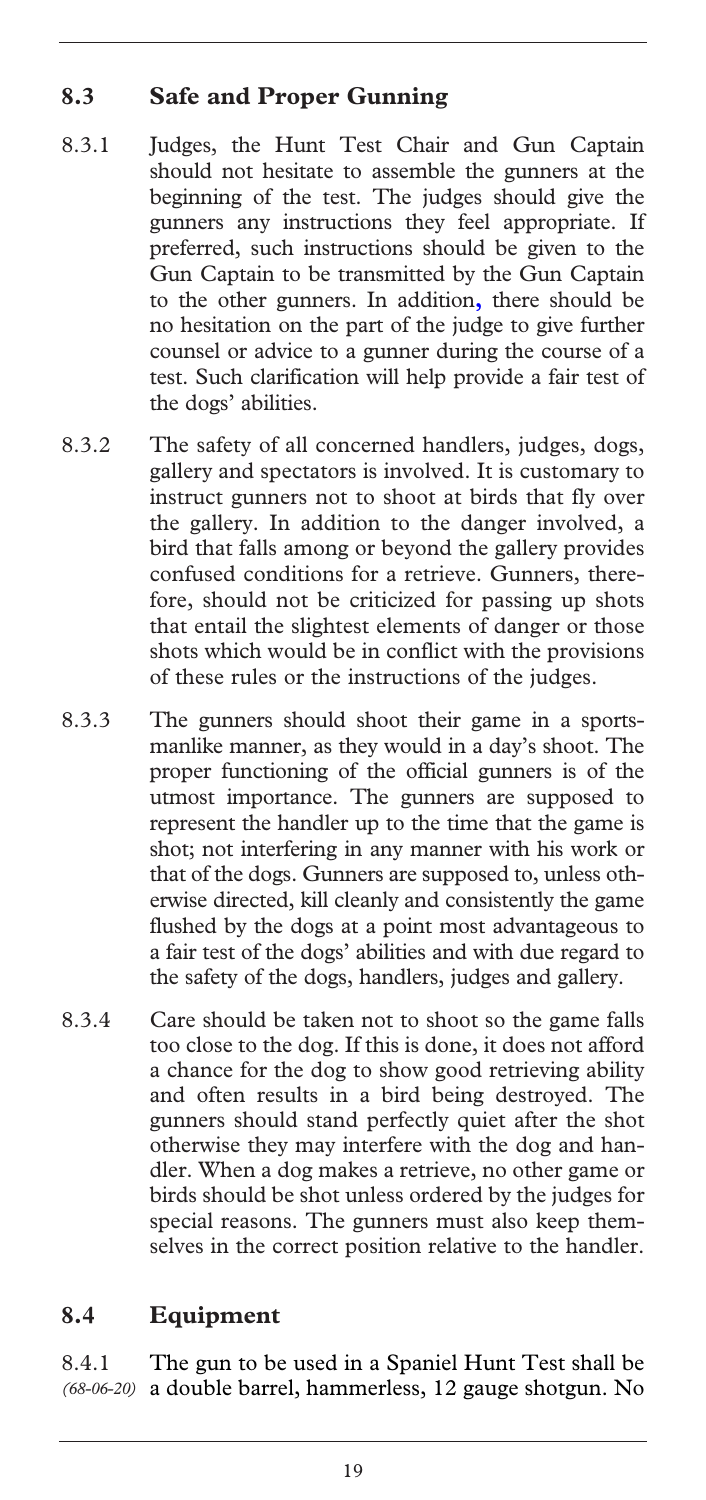load less than 3 1⁄4 dram equivalent of smokeless powder and 32 gram (1 1⁄8 oz.) of No. 5, No. 6, or No. 7 1⁄2 shot may be used. All shells must be provided by the trial-giving club and must be factory ammunition only. If non-toxic shot becomes mandatory, then equivalent non-toxic shot ammunition must be supplied.

#### **8.5 Position of Gunner**

- 8.5.1 Gunners should be reasonably close to the handler, though not so close that they interfere with the handler or the dog. The gunner should not crowd after the dog, which only encourages the latter to move out, but should guide on the handler alone. Nor should wing gunners be placed too far out on a flank. This is unnatural and often affects the dog in his beat and the type of fall he receives.
- 8.5.2 After a fall, the gunner should stand quietly until the dog has been sent on retrieve then the gunner may break his gun and step quietly aside to leave a clear and unobstructed view of the handler. Needless to say, gunners are to be seen and not heard, except for their shots. They must not give aid to the handler except as authorized by the judge. They are the silent partner of the judge in providing the required test – and of the handler in producing the result.

8.5.3 For all dead birds thrown by hand the gunner will fire a shot in the direction of the fall of the bird. *(48-12-16)* 

#### **8.6 Gun Captain's Responsibilities**

- 8.6.1 1. Acquire and assign gun team members and arrange rotation to avoid fatigue.
	- 2. Observe gunners' performances and arrange substitution if required.
	- 3. Prior to the test, consult with judges to discuss gunning procedures as follows:
		- (a) Gunners should shoot all safe birds unless called off by the judge;

*(69-06-20)* 

- (b) Identify potential terrain problems such as fence, heavy or light cover, water problems, etc.;
- (c) No birds shot over gallery;
- (d) In case of a double flush, shoot both birds;
- (e) If a gunning problem arises, consult the gun captain;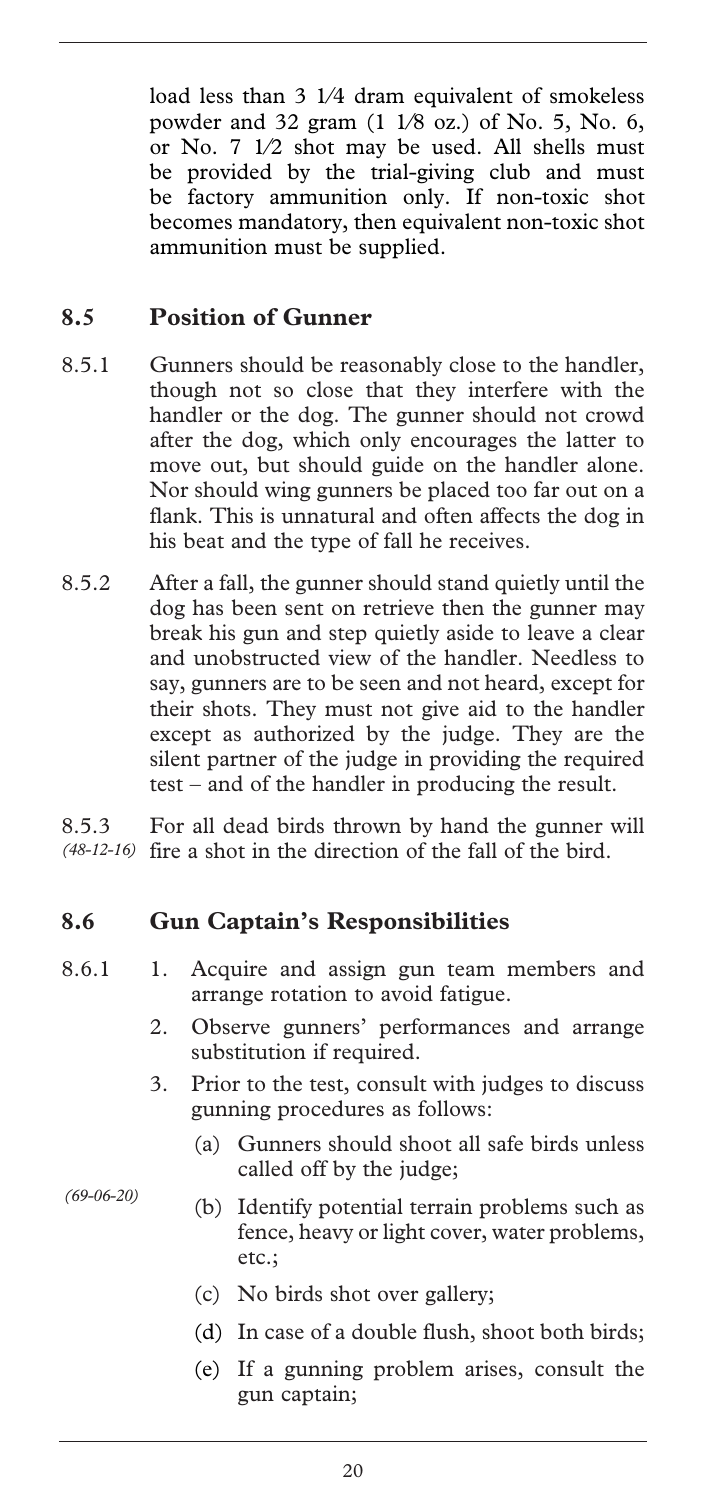(f) Consumption of any alcohol or controlled substance by gunners throughout the duration of the test is strictly prohibited.

### **8.7 Gunners' Safety**

8.7.1 While on the line (actively walking while a dog is competing), all gunners must practice safe gun handling. A loaded gun must be carried with muzzle straight up or slightly forwarded, never on the shoulder, never cradled in arms and never pointed to the side or grounds. In this safe position the gun is immediately available to mount to shoulder to shoot. When not on the line, the gun should be open with no shells in the chambers (for example: changing courses, walking to and from the line). The gunner must not take a shot if in his judgment it is not safe to do so. The safety of all is more important than a shot bird. In general, the gun team should work together in a quiet and efficient manner, helping each other, noting unsafe conditions such as bird planters location, off-line handlers and dogs, and passing this information along to other gunners.

#### **8.8 Required Gunners**

8.8.1 Two active gunners will be used; one on each side of the handler and at distances typical of a day's shoot. This may be modified depending on the test and layout of the grounds being used.

#### **8.9 Single Dog Series**

- 8.9.1 Three gunners are required as follows:
	- 2 wing gunners;
	- 1 third back-up gunner.

#### **8.10 Wing Gunners' Responsibilities**

8.10.1 The two (2) wing gunners are responsible for all birds. Both wing gunners position themselves in line with the handler. If the handler takes a runner off the course, both wing gunners must go with the handler, maintaining a position in line with the handler.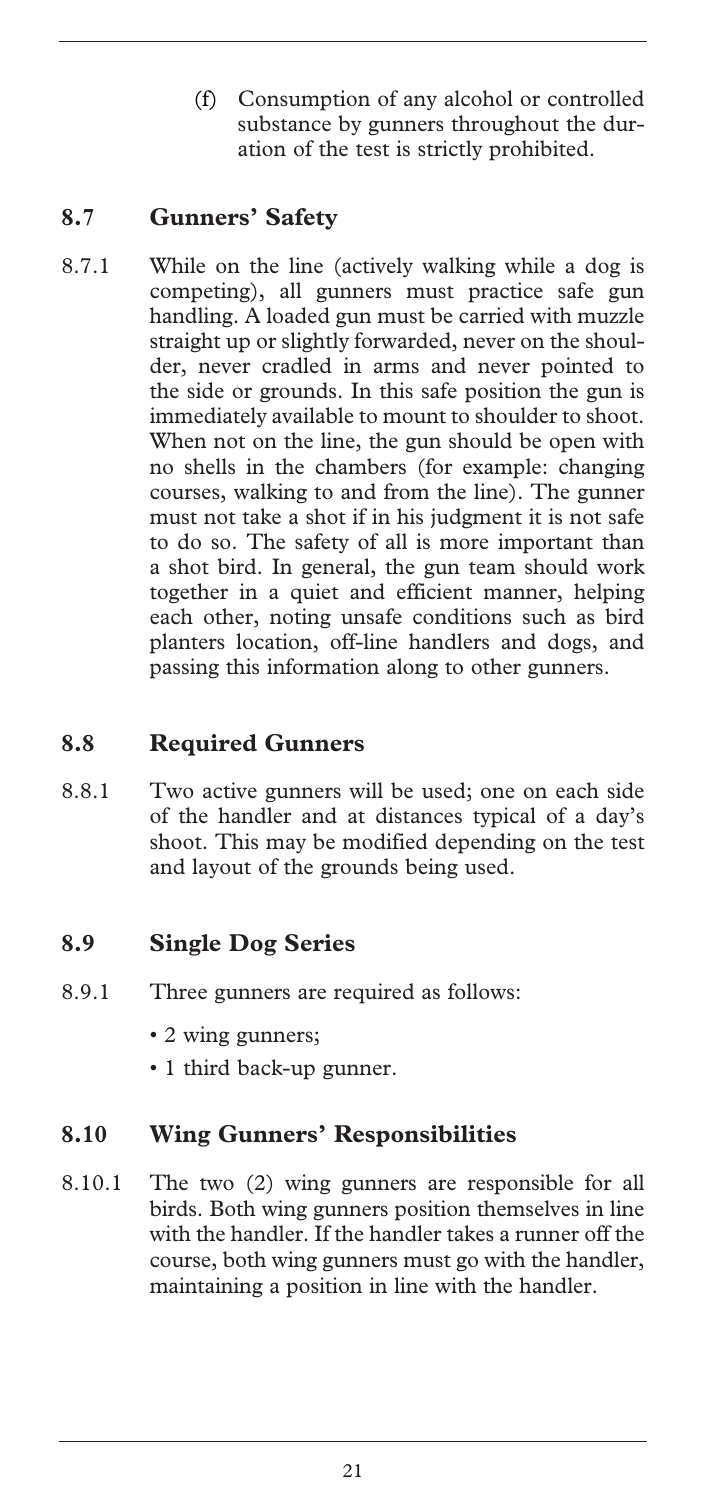## **8.11 Third Gunner's Responsibilities**

8.11.1 The third gunner maintains a position in front of the gallery and Hunt Test Marshall. He walks with open gun and no shells in chambers and is alert to the test proceedings. The gallery gunner may be required as a replacement gunner only.

#### **8.12 Braced Dog Series**

- 8.12.1 Four gunners are required as follows:
	- 1 centre gunner;
	- 2 wing gunners;
	- 1 back up gunner.

### **8.13 Centre Gunner's Responsibilities**

8.13.1 The centre gunner walks down the centre of the course, in line with the handler of the forward dog. The centre gunner is responsible for birds which are crossing the centre line and birds that fly back down the course. If the forward dog and handler take a runner off the course, the centre gunner accompanies the wing gunner, one on each side of the handler. If a bird flies straight down the course, both centre and wing gunners may shoot. The centre gunner must be careful in the case of a crossing bird because it may fall too close to the bracemate. This bird should be passed on to the wing gunner.

#### **8.14 Wing Gunners' Responsibilities**

8.14.1 The wing gunners maintain a position in line with the handler. The wing gunners are responsible for birds flying straight down the course or to their side. If the dog and handler take a runner, then the wing gunners maintain a position in line with the handler and to one side of the centre gunner joining in on the other side.

#### **8.15 Fourth Gunner's Responsibilities**

8.15.1 Under normal circumstances, the fourth gunner maintains a position in front of the gallery and Hunt Test Marshall. He walks with open gun and no shells in chambers and is alert to the test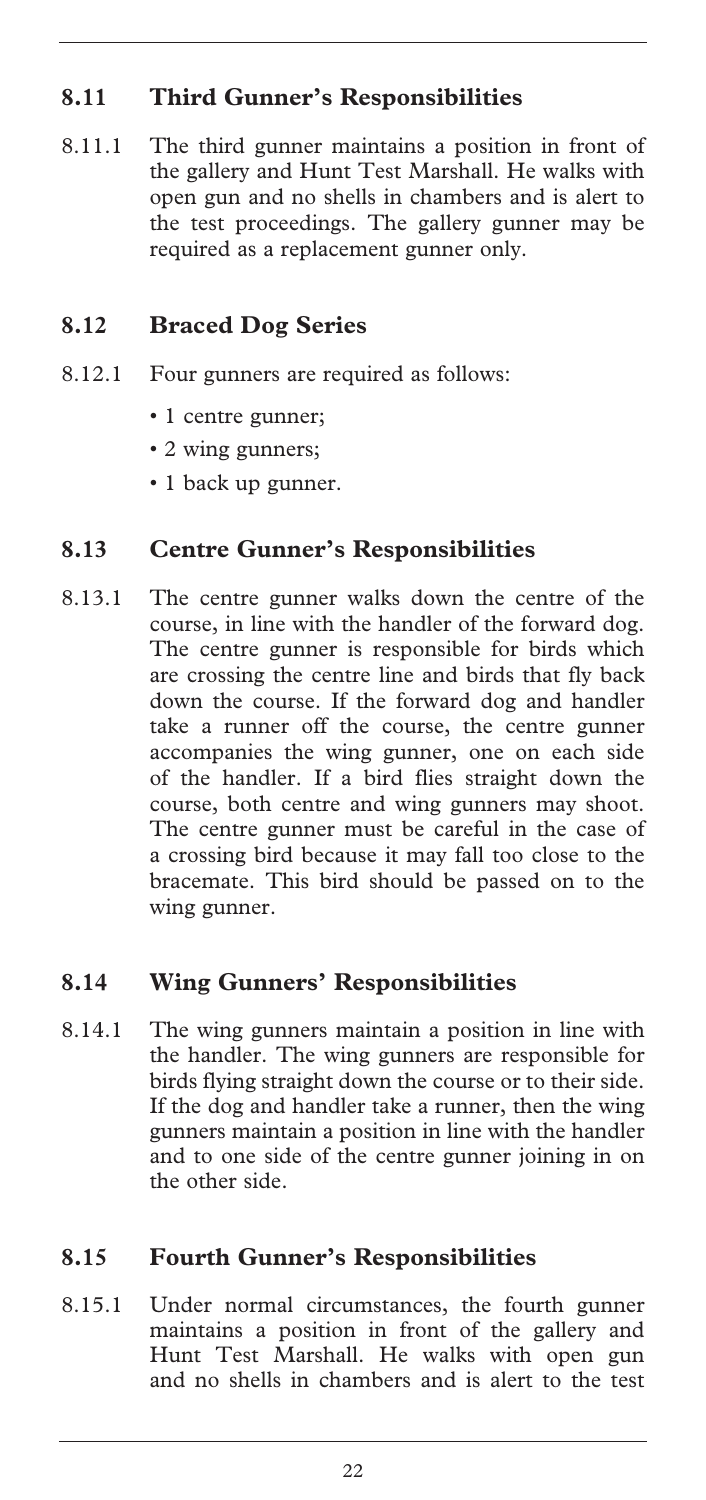proceedings. If the forward dog is too far ahead, then the gallery gunner, with loaded gun, joins in as a centre gunner in order that both dogs may have two gunners. Similarly, if one of the dogs being tested is off the course on a runner, in order that the remaining dog has two gunners, the gallery gunner joins in as one of the gunners. Also, the gallery gunner may be required as a replacement gunner.

#### **8.16 Grounds and Cover**

8.16.1 Grounds and cover will be selected by the Hunt Test Committee subject to geographical location and shall be sufficient to permit a dog to hunt naturally where he will find birds by nose rather than sight. Cover should be selected so as to be similar to natural hunting cover in the geographical area.

#### **8.17 Safety**

- 8.17.1 Every person on the field (i.e. planters, gunners, judges, marshall, helpers, gallery and handlers) will be required to wear some blaze orange clothing above the waist (i.e. hat, vest, jacket). During the water test, the boat should meet all federal boating regulations.
- 8.17.2 All provincial and local regulations relative to proper field apparel should be adhered to in any event.

#### **8.18 Game Birds**

- 8.18.1 (a) Working Level live, full winged game birds, and/or pigeons shall be used; *(70-06-20)*
- (b) Junior Level live, full winged game birds and/ *(70-06-20)* or pigeons, shall be used;
	- (c) Senior Level live, full winged game birds, excluding pigeons, shall be used;
	- (d) Master Level live, full winged game birds, excluding pigeons, shall be used.

All provincial and federal laws must be adhered to regarding the handling of and use of birds, and the handling and use of firearms.

#### **8.19 Bitches in Season**

8.19.1 Bitches in season shall not be eligible to participate or be allowed on the grounds.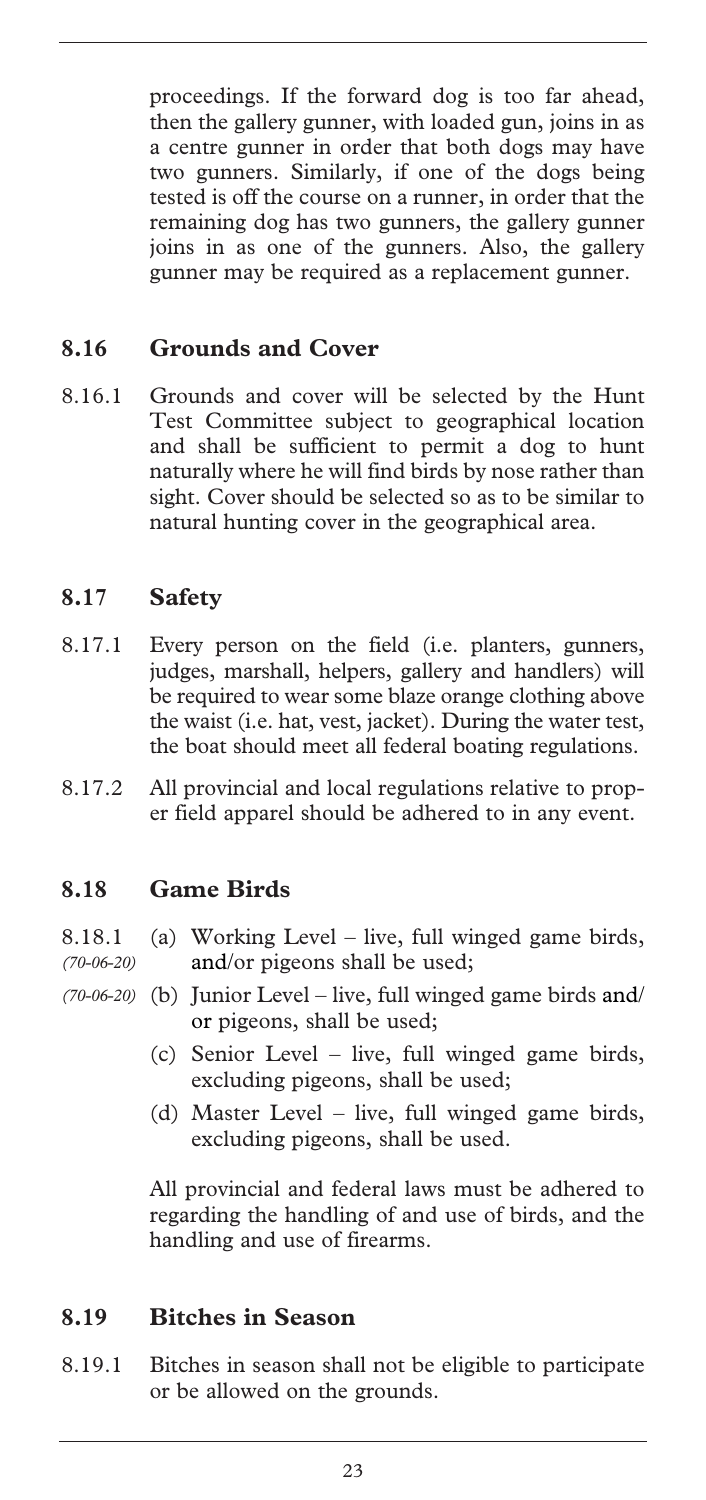### **8.20 Altered Dogs**

8.20.1 Neutered or spayed dogs will be allowed to participate in all test levels.

### **8.21 Water Test**

- 8.21.1 The Hunt Test Committee will decide in advance and indicate in the Premium List the method used for the water test. Two methods are acceptable for launching the bird:
	- (a) from a boat as per section 8.21.2 or;
	- (b) from shore or on an island using mechanical device such as a slingshot or catapult as per section 8.21.2
- 8.21.2 Every water test shall be conducted as follows:
	- (a) The dog and its handler shall be stationed on the shoreline with a clear view of the entire area from which and to which the bird will be thrown.
	- (b) The bird thrower will be stationed in a boat, on shore or on an island, and shall throw the bird across the line of the dog's vision in order that the dog will see the entire flight of the bird through the air and its fall into the water.
	- (c) The distance from the dog on shore and the drop of the bird into the water shall be as specified under the criteria for each test. The depth of the water must be such that the dog is forced to swim as specified for each test level.
	- (d) The birds used in the test shall be freshly killed that day and be the same species of birds used in the land tests that day, or a duck.
	- (e) A blank shot is fired from the boat and immediately thereafter the bird is thrown. Land work is the primary function of a Spaniel but where a water test is given, any dog that does not complete the water test shall not be entitled to any award.

Judges in making their awards are required to give due weight to the manner and quality of the performance in the water tests and to eliminate from any award a dog that fails to complete the water retrieve. It is specifically provided that such tests should not exceed in their requirements the conditions ordinarily met in a day's rough shoot adjoining water.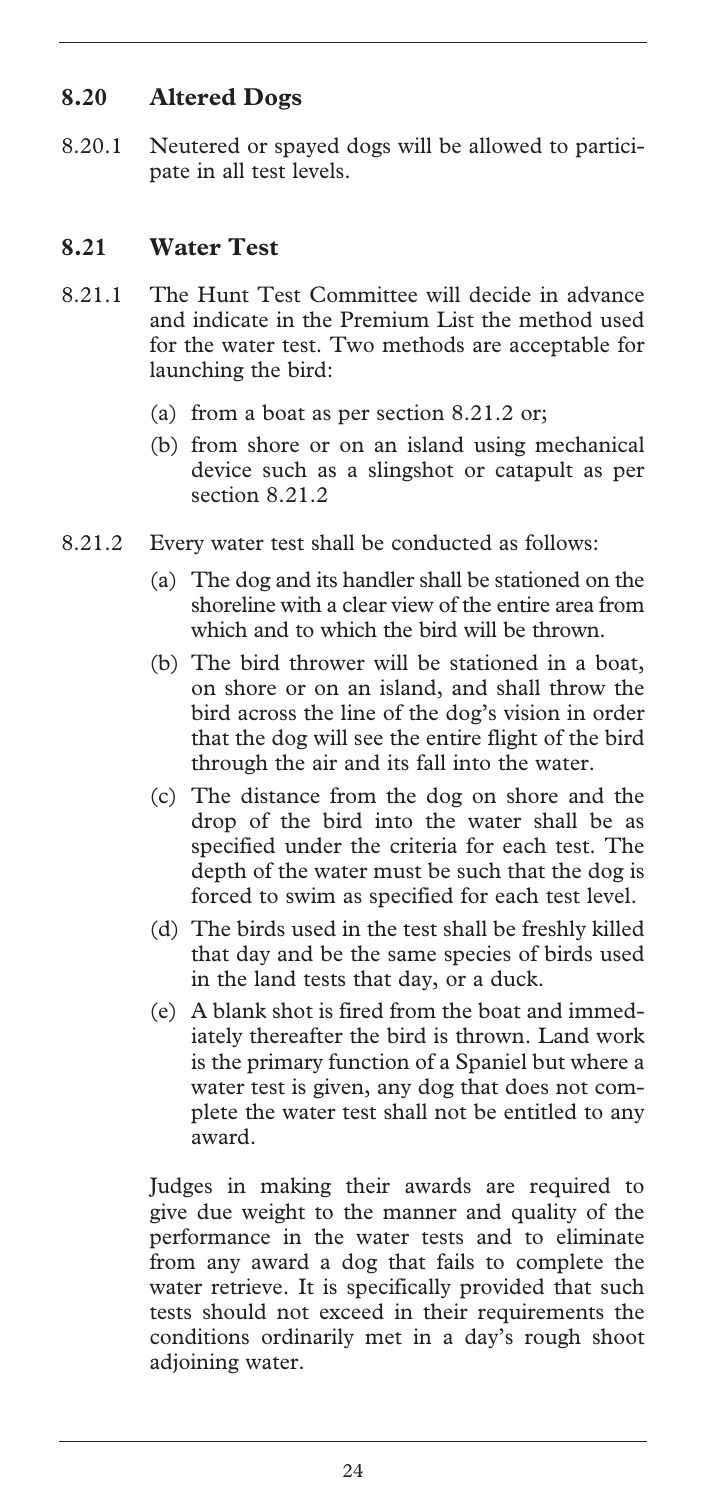## **8.22 On the Line**

- 8.22.1 When approaching the line to be tested, and while on the line, the dog and handler will assume such positions as may be directed by the judge.
- 8.22.2 In the Working level, dogs may be restrained by a leash during the water test until sent at the judge's direction.
- 8.22.3 While under judgment, in all test levels, the dog shall be off-leash and without any type of collar.

#### **8.23 Test Dogs**

- 8.23.1 Changing a hunting situation after a test has been started should be avoided if at all possible. One way of avoiding this, and of avoiding unforeseen and unpredictable situations which would weaken a sound hunting situation, is the practice of running a test dog in every test before any of the entered dogs are run. Use of a test dog is usual practice by some judges to ensure a proper test set-up. Use of a test dog is very often a timesaving device.
- 8.23.2 The test dog must not be entered in any of the tests of that day and should be able to accomplish the test.

# *9 HUNT TEST CRITERIA*

#### **9.1 Working Test**

- 9.1.1 A working Spaniel must show a desire to hunt in an interesting and enthusiastic manner and demonstrate an ability to retrieve.
- 9.1.2 Dogs should show no fear of ground and type of cover, respond reasonably well to whistle, verbal and hand commands and maintain a reasonable working distance from their handler.
- 9.1.3 The working Spaniel must find, flush and retrieve two (2) birds on land. Steadiness is not required. Furthermore, it must retrieve one (1) bird from water by swimming a minimum distance of 20 metres and a maximum of 40 metres. The dog should deliver the birds within a one (1) metre radius from the handler. At the water the dog can be restrained by a leash and sent only at the judge's direction.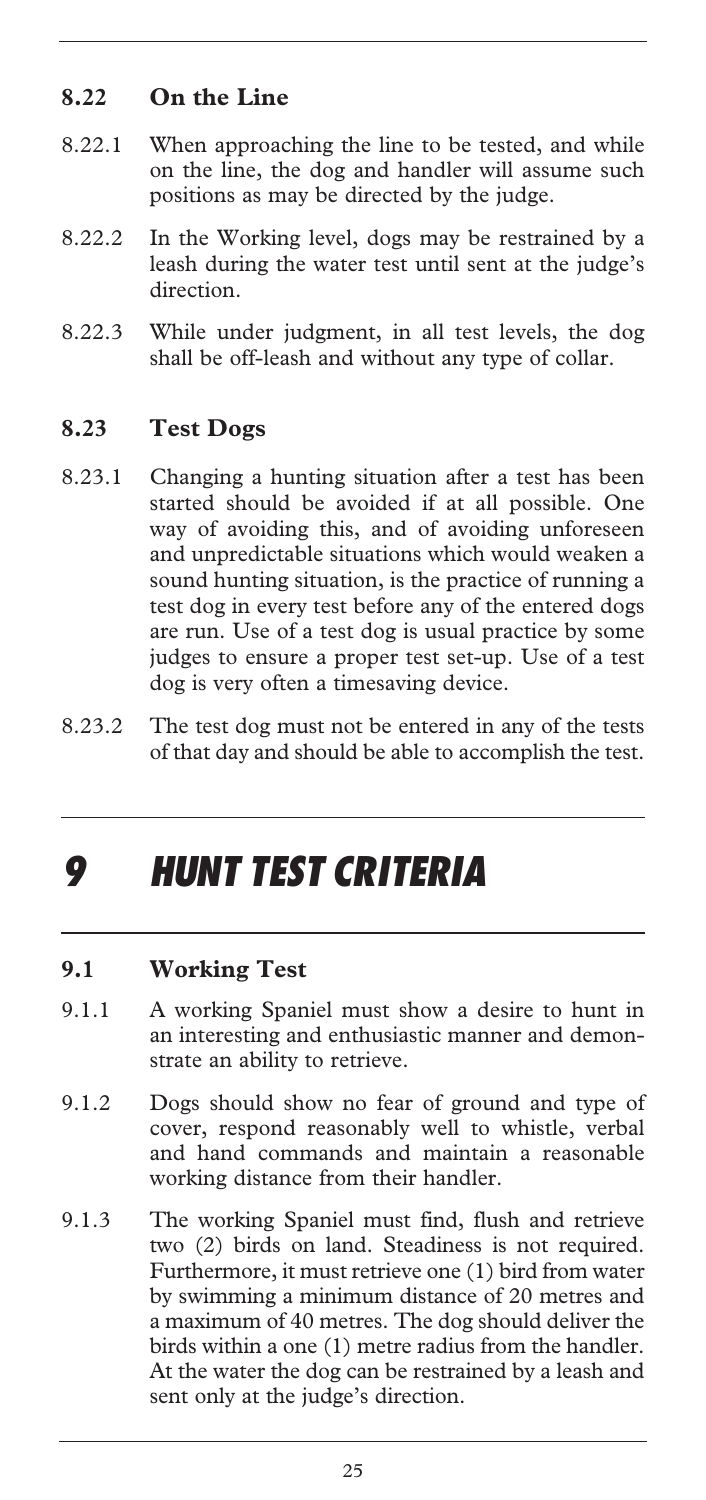- 9.1.4 Dogs which are gun-shy or show no interest or ability to hunt are unacceptable and should be disqualified.
- 9.1.5 In the event that the dog successfully flushed 2 birds (49-12-16) without being sent on a retrieve at the discretion of the judge, a dead bird may be thrown and a shot fired in order to demonstrate the dog's ability to retrieve.

#### **9.2 Junior Hunt Test**

- 9.2.1 A junior hunting Spaniel must show all of the attributes of a working Spaniel. In addition, the dog must show boldness to all types of cover encountered, a definite quartering pattern and an intense desire to hunt within gun range.
- 9.2.2 The junior hunting Spaniel must find, flush and retrieve two (2) birds. Steadiness to wing and shot is not required, however the dog must not chase uncontrollably. The dog must retrieve one (1) bird from water in a crosswind by swimming a distance of 25 metres and a maximum of 50 metres. All birds must be delivered to hand. The dog must be line steady at the water and wait to be sent at the judge's direction.
- 9.2.3 In the event that the dog successfully flushed 2 birds without being sent on a retrieve at the discretion of *(50-12-16)* the judge, a dead bird may be thrown and a shot fired in order to demonstrate the dog's ability to retrieve.

#### **9.3 Senior Hunt Test**

- 9.3.1 A senior hunting Spaniel must clearly show all of the attributes of a junior hunting Spaniel. At this level the dog must show a very polished quartering pattern that covers the ground in an intense and independent fashion. The dog must be steady to wing and shot and be line steady. The dog must show that it is using the wind to locate the birds. The dog must flush without encouragement.
- 9.3.2 The senior hunting Spaniel must find and flush three (3) birds and retrieve a minimum of two (2) birds on land. It must also be capable of retrieving one (1) bird from water in a downwind or crosswind by swimming a distance of 50 metres and a maximum of 75 metres.
- 9.3.3 It must complete two (2) single blind retrieves in a downwind or crosswind; one (1) on land at a minimum of 50 metres and a maximum of 75 metres,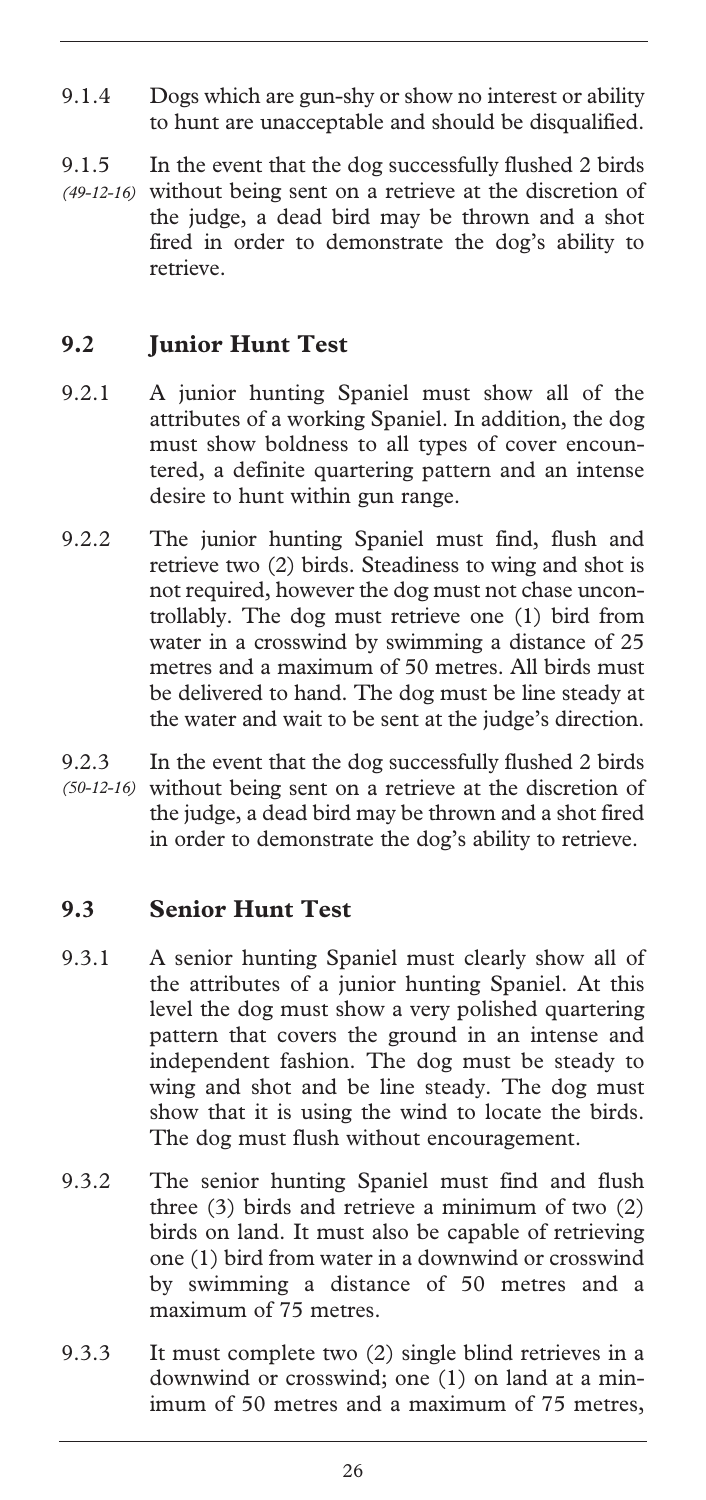and one (1) from water by swimming a minimum distance of 30 metres and a maximum distance of 50 metres.

- 9.3.4 The dog must be sent only at the judge's direction and all birds must be delivered to hand.
- 9.3.5 In the event that the dog successfully flushed 3 birds without being sent on at least 2 retrieves, at *(51-12-16)*  the discretion of the judge a dead bird(s) may be thrown and a shot fired in order to demonstrate the dog's ability to retrieve.

#### **9.4 Master Hunt Test**

- 9.4.1 A master hunting Spaniel must not only show all the positive attributes of a senior hunting Spaniel but be capable of hunting adjacent to another dog (bracework) and honouring its bracemate when required to do so (i.e., steadiness to wing and shot and during its bracemate's retrieve).
- 9.4.2 The dog must show intelligent use of wind, show the ability to track, be prepared to handle all types of cover and terrain, and be under complete control at all times. Interfering with its bracemate and hunting out of control are faults worthy of disqualification.
- 9.4.3 In the interests of safety, a centreline must be indicated, as terrain dictates.
- 9.4.4 The master hunting Spaniel must find and flush three (3) birds with at least two (2) retrieves. All shot birds must be retrieved. It must also be able to retrieve one (1) bird from water in a downwind or crosswind by swimming a distance of 50 metres and a maximum distance of 75 metres.
- 9.4.5 The dog must complete a downwind blind land retrieve at a minimum distance of 75 metres and a maximum distance of 100 plus a downwind blind water retrieve by swimming a minimum distance of 35 metres and a maximum distance of 50 metres.
- 9.4.6 In addition the dog must complete a double retrieve. It must be seated (hupped) approximately 10 metres from the water's edge. A shot is fired and the first bird is thrown in cover on land at a minimum distance of 50 metres and a maximum distance of 75 metres. Another shot is fired and the second bird is thrown into the water at a minimum distance of 35 metres and a maximum distance of 50 metres. A minimum of five (5) decoys, anchored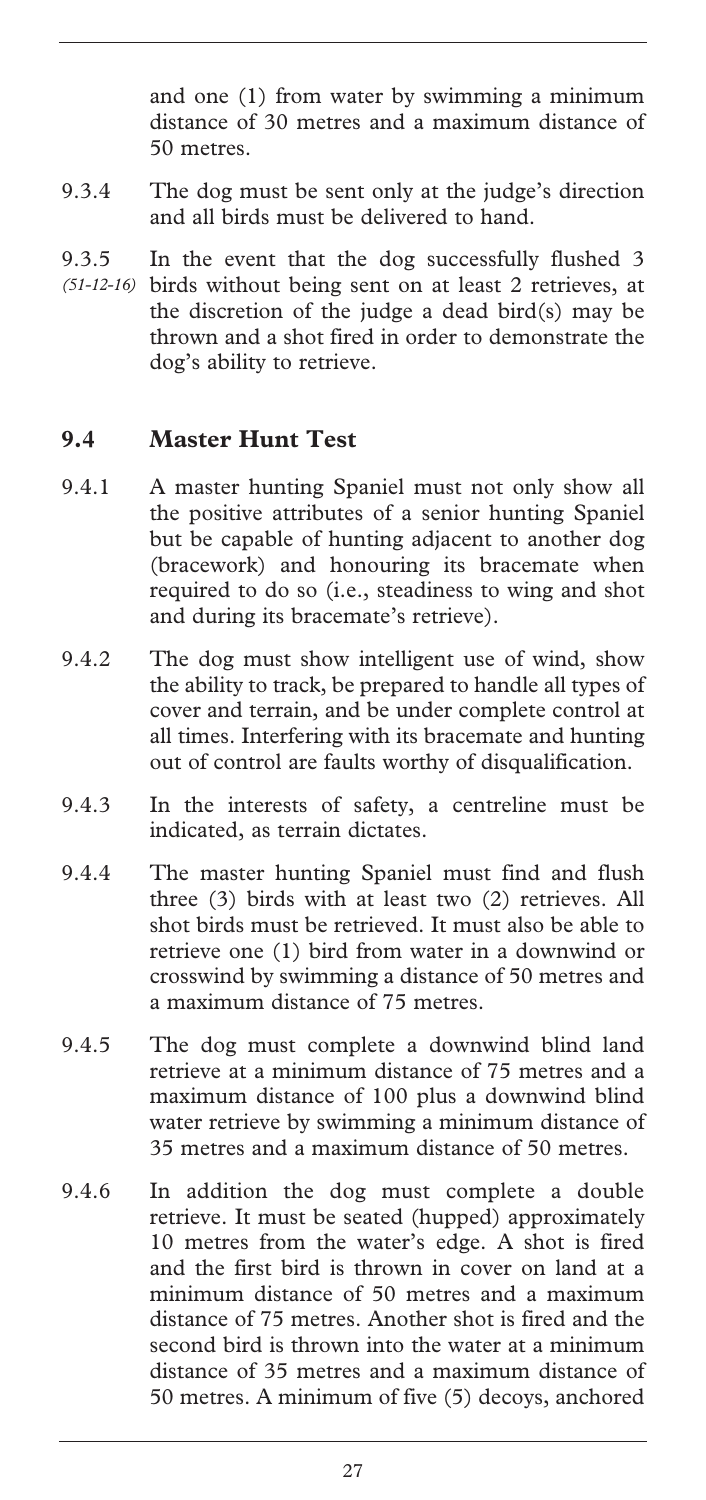separately, should be set on the water in proximity of the line to be followed. At the judge's direction, the dog is sent. The handler shall decide which retrieve is to be completed first.

- 9.4.7 All retrieves must be completed and delivered to hand.
- 9.4.8 In the event that the dog successfully flushed 3 birds without being sent on at least 2 retrieves, at the discretion of the judge a dead bird(s) may be thrown and a shot fired in order to demonstrate the dog's ability to retrieve. *(52-12-16)*

# *10 QUALIFICATIONS AND TITLES*

#### **10.1 Working Spaniel Title (W.S.)**

- 10.1.1 To be recorded by the CKC as a Working Spaniel, a dog must have acquired qualifying scores in two (2) approved Working Spaniel Tests under at least two (2) different pairs of judges.
- 10.1.2 Upon completion, the dog shall be identified as a Working Spaniel in the CKC record book by the suffix W.S. A CKC Working Spaniel (W.S.) Certificate will be issued to the owner.

#### **10.2 Junior Hunter Title (J.H.)**

- 10.2.1 In order to be recorded by the CKC as a Junior Hunter, a dog must have acquired qualifying scores in three (3) approved Junior Hunt Tests under at least two (2) different pairs of judges, or, if the dog has been recorded by the CKC as a Working Spaniel, the dog will be recorded as a Junior Hunter after having acquired qualifying scores in two (2) approved Junior Hunt Tests under at least 2 different pairs of judges.
- 10.2.2 Upon completion, the dog shall be identified as a Junior Hunter in the CKC record book by the suffix J.H. A CKC Junior Hunter (J.H.) Certificate will be issued to the owner.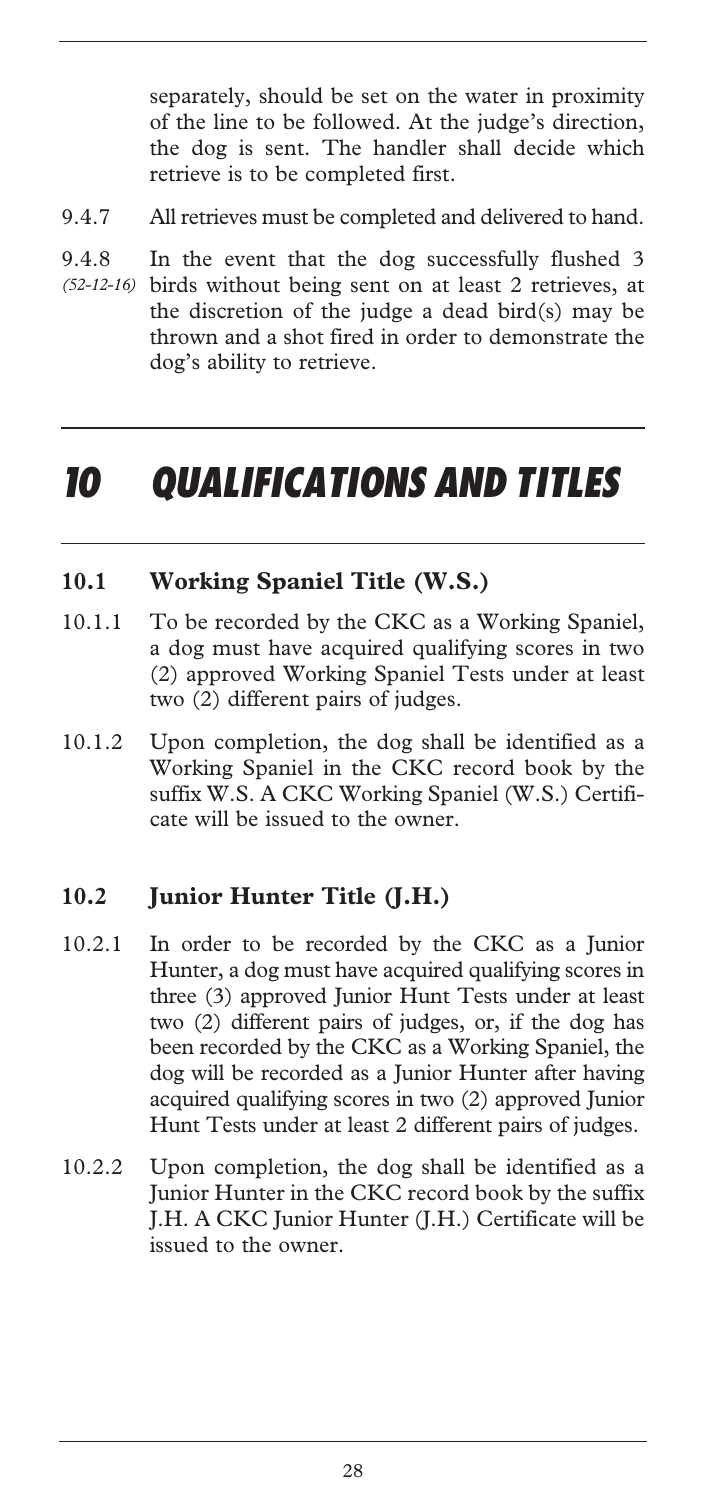## **10.3 Senior Hunter Title (S.H.)**

- 10.3.1 To be recorded by the CKC as a Senior Hunter, a (53-12-16) dog must have acquired qualifying scores in three (3) approved Senior Hunt Tests under at least two (2) different pairs of judges, or, in the case of a dog that has been recorded by the CKC as a Junior Hunting Spaniel, that dog will be recorded as a Senior Hunter after having acquired qualifying scores in three (3) approved Senior Hunt Tests under at least two (2) different pairs of judges.
- 10.3.2 Upon completion, the dog shall be identified as a Senior Hunter in the CKC record book by the suffix S.H. A CKC Senior Hunter (S.H.) Certificate will be issued to the owner.

## **10.4 Master Hunter Title (M.H.)**

- 10.4.1 To be recorded by the CKC as a Master Hunter, a dog must have acquired qualifying scores in three (3) approved Master Hunt Tests under at least two (2) different pairs of judges.
- 10.4.2 Upon completion, the dog shall be identified as a Master Hunting Spaniel in the CKC record book by the suffix M.H. A CKC Master Hunter (M.H.) Certificate will be issued to the owner.

#### **10.5 Subsequent Titles**

- 10.5.1 A dog that has been recorded as either W.S., J.H., S.H., or M.H. may continue to enter in that particular test level in which it has earned a title, however, additional certificates will not be issued.
- 10.5.2 A dog having earned a title will not be allowed to participate in a lesser class (i.e., a dog with a S.H. title cannot participate in a Junior Hunt Test).

#### **10.6 Grandfather Clause**

10.6.1 Dogs which have earned a Working Certificate as per the Field Trial Rules and Regulations for Sporting Spaniels prior to these rules being approved shall be entitled to participate in other levels as having a Working Spaniel title.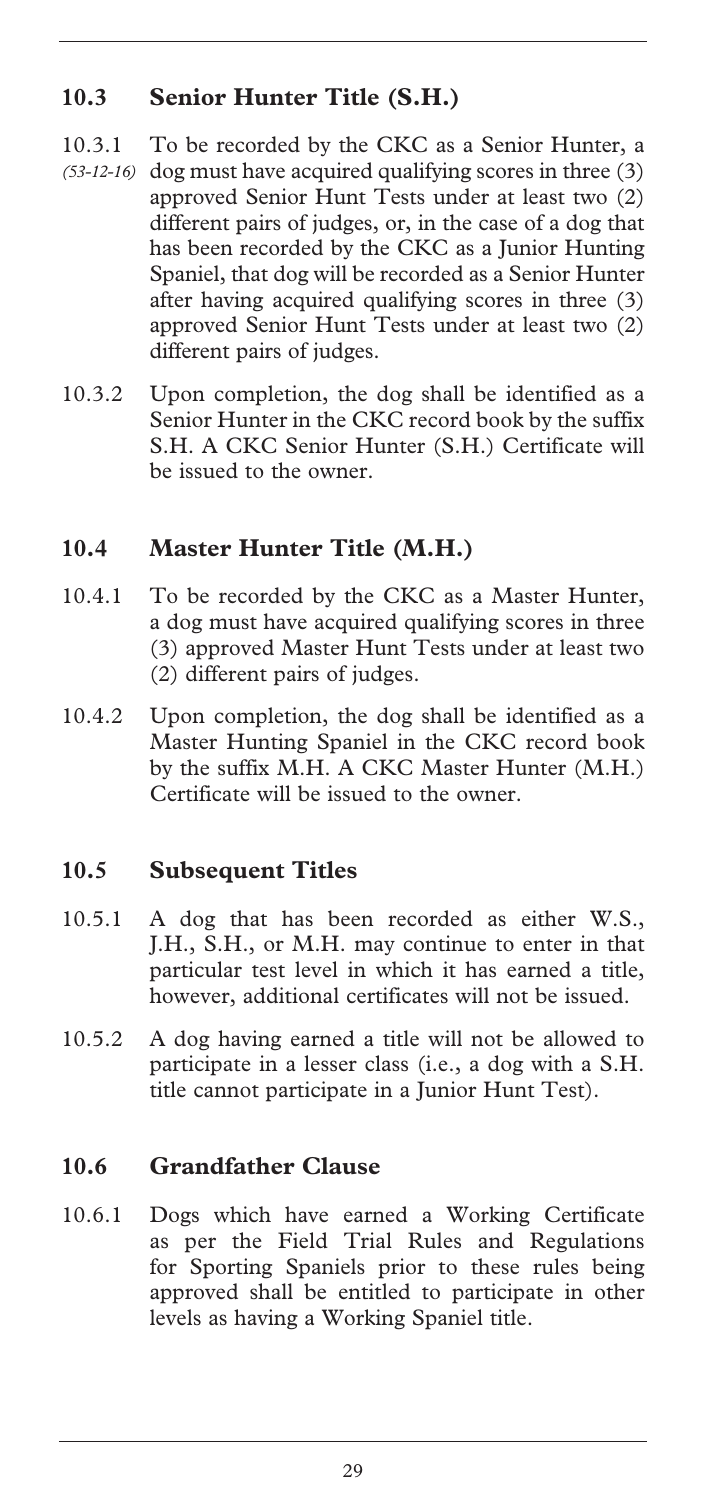# *11 JUDGING*

## **11.1 Abilities**

- 11.1.1 The dog's abilities will be assessed in the following categories:
	- (a) Hunting Ability

 Natural ability, desire, drive, briskness of questing, perseverance and courage in facing cover, intelligence.

- (b) Game Finding Ability Scenting ability and use of wind, game sense, nose, tracking.
- (c) Flushing Ability

Boldness, drive, steadiness to wing and shot.

(d) Trained Abilities

 Control, ability and willingness to take verbal, hand and whistle commands, pattern, range, quietness in handling.

- (e) Retrieving Promptness, marking, enthusiasm.
- (f) Delivery Position, proximity, to hand and mouth.

The dog's hunting abilities will be scored against the hunt test criteria outlined in these rules.

#### **11.2 Scoring**

11.2.1 Both judges should individually assign a score from zero (0) to the maximum points as stated in the categories listed. Judges should score dogs against the standards outlined, bearing in mind the different styles exhibited by the various flushing Spaniels and should not rank them against another dog.

#### **11.3 Qualifying Score**

11.3.1 In order to calculate the total score, each individual score from the six (6) abilities will be summed. A total of 70% will be required to obtain a successful qualifying score. Any of the six (6) abilities with a score of less than 50% of the total allowed will be grounds for failure. A decision not to award a qualifying score must be determined by both judges.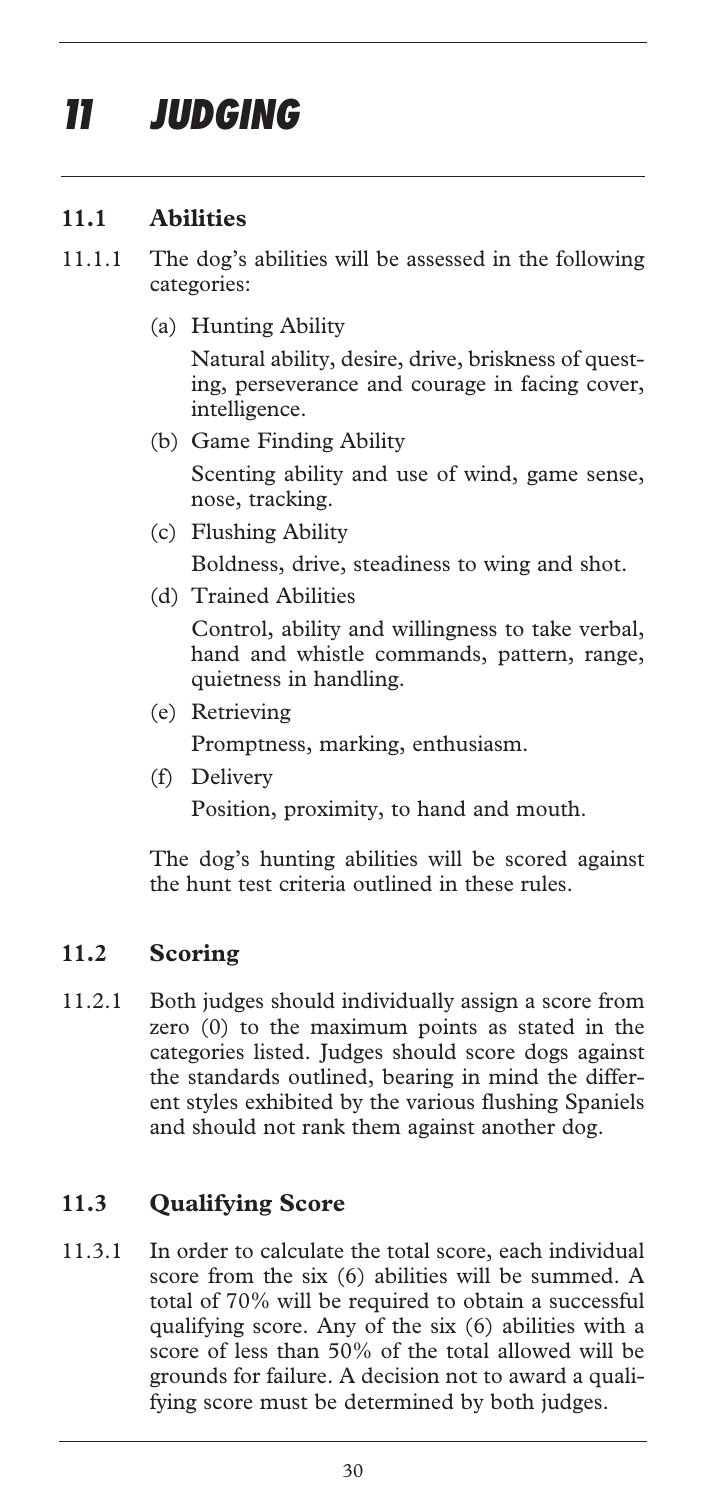## **11.4 Assessing Scores**

11.4.1 Examples of assessing scores less than 50% according to severity include gun shyness, failed retrieve (on land or water), hard mouth, out of control, viciousness. Passed birds will not be grounds for disqualification unless it is obvious the dog is ignoring game. High scores might include traits such as strong nose, excellent mark, classic delivery.

# *12 SANCTION TEST*

- 12.1.1 Sanctioned hunt tests shall be governed by such regulations as from time to time shall be determined by the Board.
- 12.1.2 A sanctioned hunt test is an informal event held by a club whose approval is given by the CKC Zone Director. Only purebred dogs may compete but points are not awarded. These tests shall be governed by the same rules as a regular event; it is a training ground for new clubs.
- 12.1.3 All of these regulations shall govern CKC sanctioned hunt tests except those which state specifically that they apply to approved hunt tests.

# *13 PROTESTS*

- 13.1.1 A protest against a dog may be made by an exhibi-(21-03-16) tor, entrant, or any member of the CKC, or a member of the club or association event in the following manner:
- (a) A protest should be lodged with the Field Test *(21-03-16)* Committee before the closing of the event and must be in writing, on a form provided by the CKC (or facsimile thereof). A hearing shall be held prior to the departure of all parties. No protest will be entertained unless accompanied by a deposit. This deposit shall be returned if the protest is sustained. If the protest is not sustained, the deposit will be forwarded to the CKC with the Field Test Committee's report.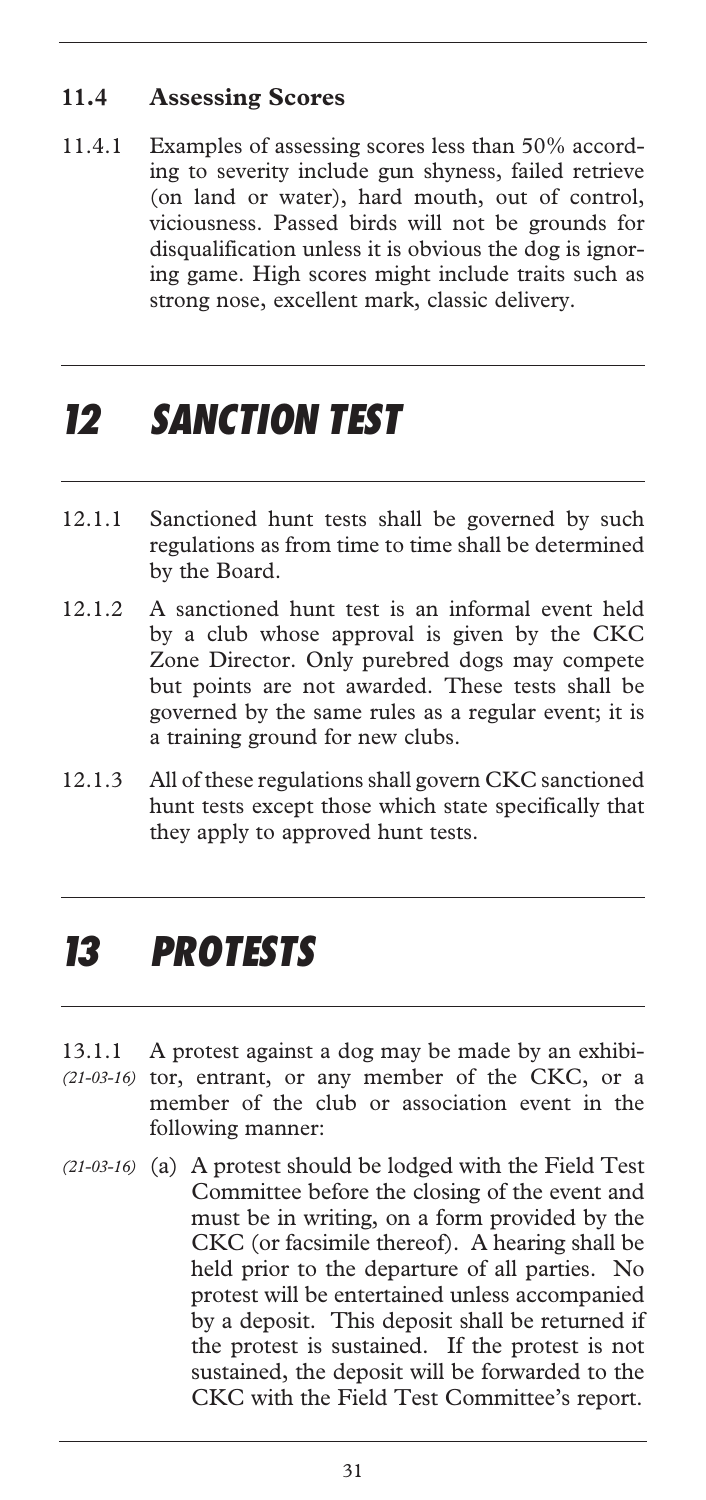- (21-03-16) (b) If the protest cannot be filed at the event because of circumstances requiring medical and/or veterinary attention, or if the dog has been removed from the grounds, or if the owner and the dog leave the grounds immediately following the incident, the protest may be submitted directly to the CKC within 10 days of the event. All such protests shall constitute complaints under the CKC's By-laws and the provisions of same shall apply.
- (21-03-16) (c) If the Protest is filed directly to the CKC, reasons should be provided as to why the Protest could not be filed with the Field Test Committee.
- 13.1.2 Where the Hunt Test Committee consists of more than five (5) persons, the president of the test-giving club shall name five (5) members of the Hunt Test Committee to act on any protest received by the test-giving club.
- 13.1.3 Written copies of all decisions on protests must be forwarded immediately to the Discipline Committee of the CKC. The Discipline Committee may take such action as it deems fit in connection with such protest, provided no appeal is submitted to the CKC within 10 days of the date on which the decision was rendered. Such action may include barring the dog from future CKC approved events, imposition of an administrative charge, and/or cancellation of awards. The fact that the Hunt Test Committee did not sustain a protest in no way inhibits the right of the Discipline Committee to take such action as it deems advisable.
- 13.1.4 An appeal to the Discipline Committee of the CKC from a decision of the Hunt Test Committee where a dog has been protested must be forwarded along with the required deposit, to the CKC within ten (10) days of the date on which the decision was rendered.
- 13.1.5 If a test-giving club fails to hear a protest as prescribed above, or in the opinion of the Discipline Committee improperly handles a protest, the Discipline Committee shall have the authority to take such action as it deems fit and necessary, and it may at the same time take disciplinary action against the officials of the test-giving club concerned.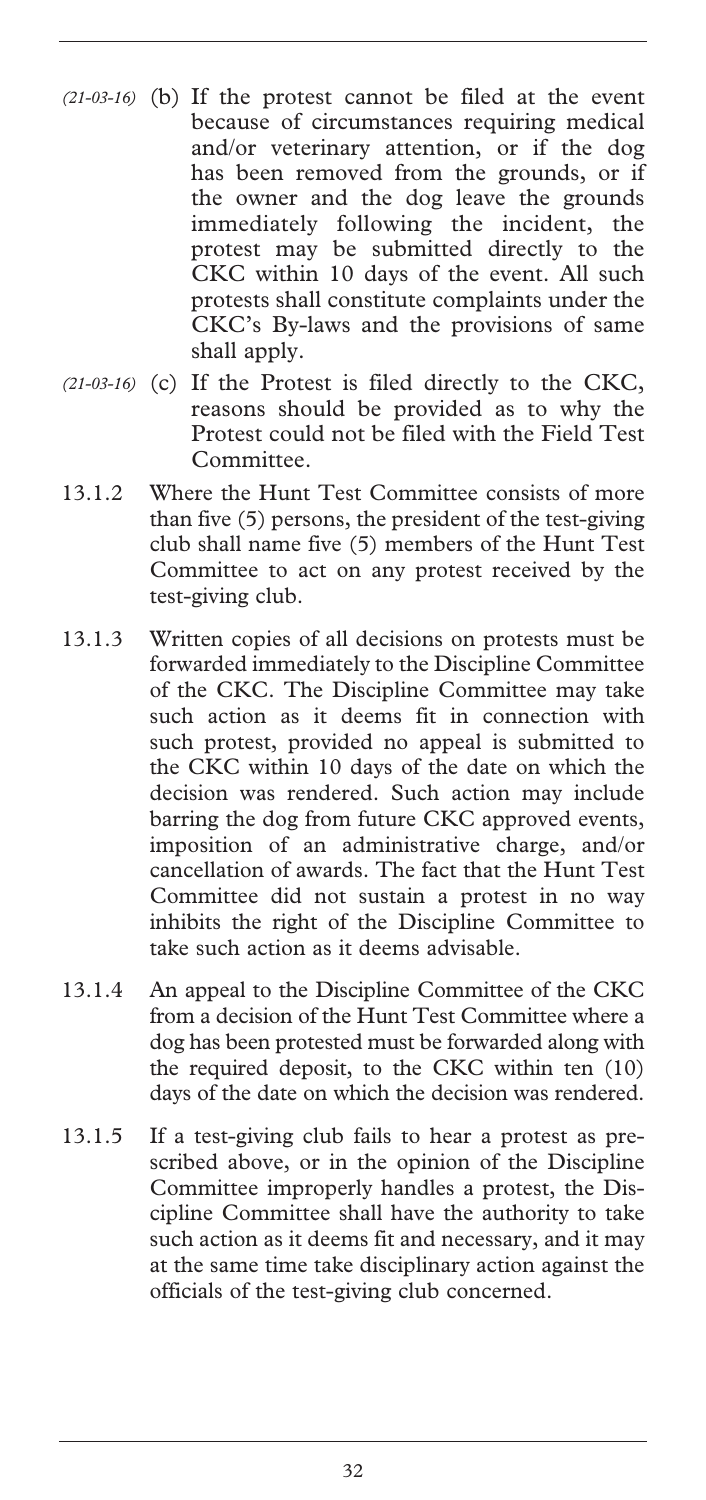# *14 COMPLAINTS*

- 14.1.1 A complaint against a person respecting a violation of the rules and regulations related to hunt tests must be in writing, on a form issued by the CKC (or facsimile thereof), and must be accompanied by a deposit. A deposit is not required on a complaint alleging that a judge officiating at a hunt test held under these rules and regulations has been subject to indignities of any kind during the progress of the test.
- 14.1.2 A complaint should be lodged with the Hunt Test Committee Chair of the test-giving club no later than fifteen (15) minutes after the completion of judging of the test, or should the complainant choose to do so, a complaint may be submitted directly to the CKC within ten (10) days of the test. All such complaints shall constitute complaints under the CKC By-laws and the provisions of same shall apply.
- 14.1.3 Any complaint against the club holding the test or any of its officials must be submitted directly to the CKC within ten (10) days of the test. All such complaints shall constitute complaints under the CKC By-laws and the provisions of same shall apply.
- 14.1.4 A complaint shall be restricted to any of the following:
	- (a) An act of omission or commission on which is based an allegation of a violation of the rules and regulations for the CKC Spaniel hunt test;
	- (b) Any act on which an allegation of misconduct is based;
	- (c) The alleged failure of an officiating judge to excuse or remove from competition a dog for which a provision for excusing or removal from competition appears in these rules and regulations.
- 14.1.5 Where the Hunt Test Committee consists of more than five (5) persons, the president of the test-giving club shall name five (5) members to form a Hunt Test Committee to act on complaints received by the test-giving club.
- 14.1.6 Upon receipt of a complaint the Hunt Test Committee of the test-giving club shall conduct an investigation, and within fourteen (14) days of receipt of such complaint, shall conduct a hearing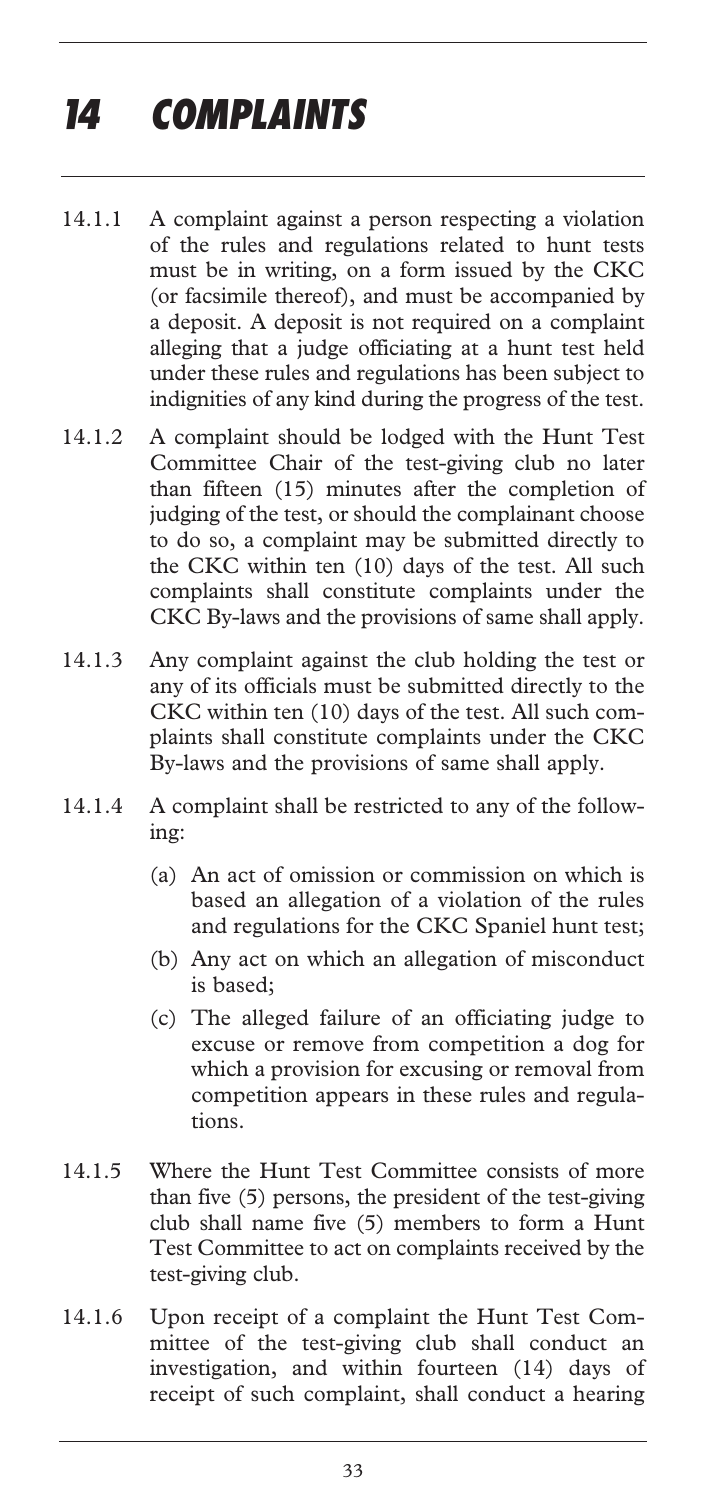in accordance with the procedures set out in these rules and regulations.

- 14.1.7 The Hunt Test Committee shall then promptly forward the complaint, the deposit and a record of the hearing together with its recommendation on the disposition of the complaint to the CKC. Copies of the record of the hearing and the Committee's recommendation will be forwarded to the parties concerned at the same time.
- 14.1.8 When a complaint is received against a judge by the test-giving club, the club will hold a hearing while all parties are still in attendance. The report and all statements given by all parties will be forwarded to the Discipline Committee along with the deposit from the complainant. The Hunt Test Committee will not render a decision but will collect all pertinent information.
- 14.1.9 Notwithstanding any contrary provisions in these rules and regulations, the procedure specified herein for dealing with complaints shall govern.
- 14.1.10 Disciplinary action will be taken against any official and the test-giving club of which he is an official when it is established to the satisfaction of the CKC that an attempt was made to discourage the submission of a complaint. Disciplinary action will be taken against a test-giving club which fails to properly deal with complaints as provided in these rules and regulations.

# *15 DISCIPLINE*

- 15.1.1 The Discipline Committee may take disciplinary action against any club, member, person, partnership, company or organization of the CKC for any act of omission or commission which violates any section or sections of the rules and regulations for the CKC Hunt Test for Spaniels. Such action will be taken as provided for in the By-laws of the CKC.
- 15.1.2 Any person who abuses a dog on the grounds or premises of a test, or who otherwise conduct themselves in a manner considered prejudicial to the best interests of the hunt test, are subject to disciplinary action by the Discipline Committee.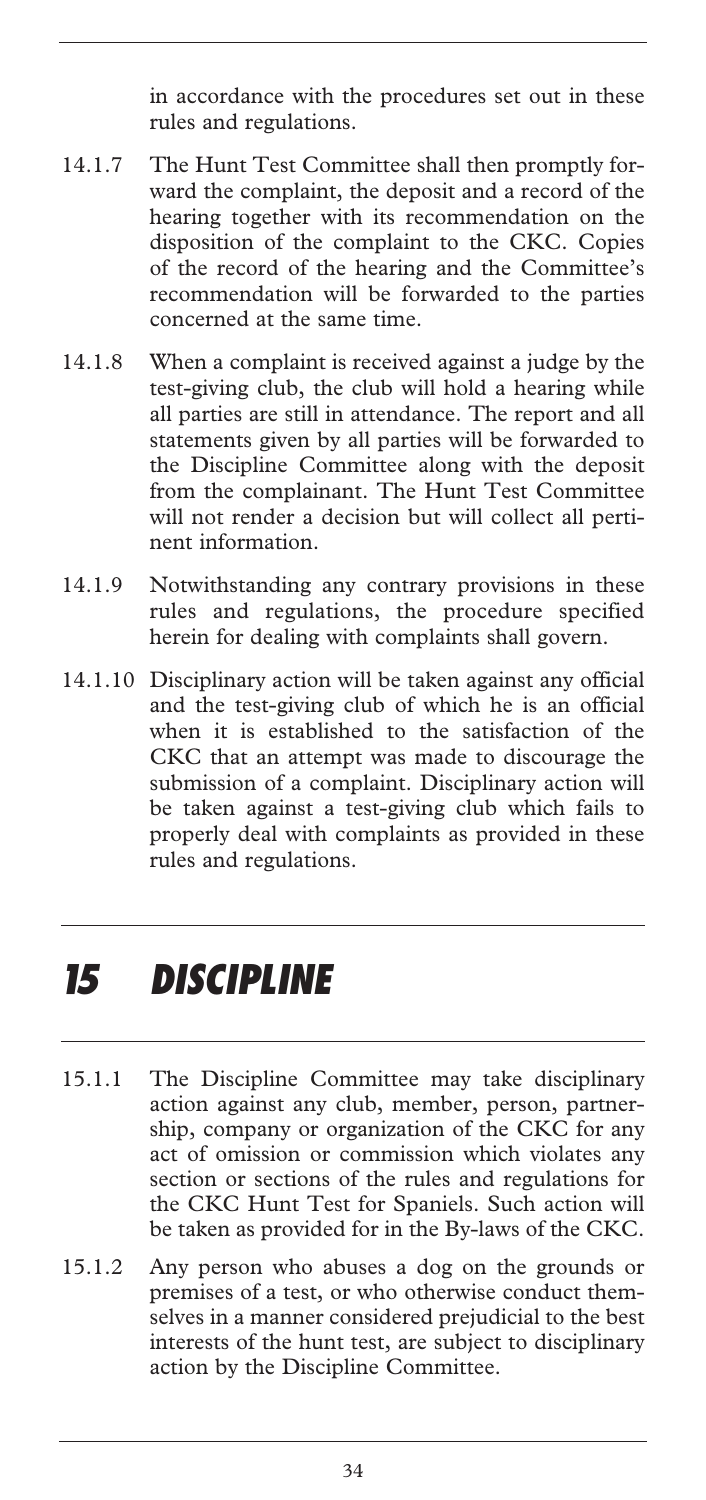- 15.1.3 Any club, member, person, partnership, company or organization availing themselves of the privilege of participating in any capacity or manner whatsoever at a hunt test shall, by such participation, be deemed to have agreed to the authority of the CKC and its Board as conferred on the CKC by its By-laws and all other rules and regulations adopted by the CKC.
- 15.1.4 At its discretion and subject to the appeal process, the Discipline Committee may cancel any or all qualifying scores earned by a dog owned by a person debarred, deprived, suspended or expelled of all privileges of the CKC when such wins were earned following the date on which such act occurred that resulted in disciplinary action.
- 15.1.5 The administration to a dog competing at a hunt test of a drug or any substance, in any form, whose action alters the nervous system by stimulation, sedation or tranquilization shall be considered as misleading the judge and will be considered misconduct. The person or persons responsible will be subject to disciplinary action in accordance with this section.
- 15.1.6 It shall be the duty and obligation of the test-giving club to see that a judge is not subject to indignities. The Hunt Test Committee Chair shall promptly report to the CKC any infringement of this regulation, and the CKC shall have the authority to take such action as it deems fit on receipt of a report indicating that this has occurred. A copy of this regulation shall be prominently placed in every premium list and catalogue.

# *16 PROCEDURE FOR CONDUCTING A HUNT TEST COMMITTEE HEARING*

16.1.1 It is essential that the defendant be given the opportunity to be present during the whole hearing and to testify and present his own witnesses. If a defendant refuses to attend or defend himself, the hearing may proceed without him. In notifying the defendant of the hearing, it is essential that they be informed specifically of the nature of the charges against him and that a record of such notice be made.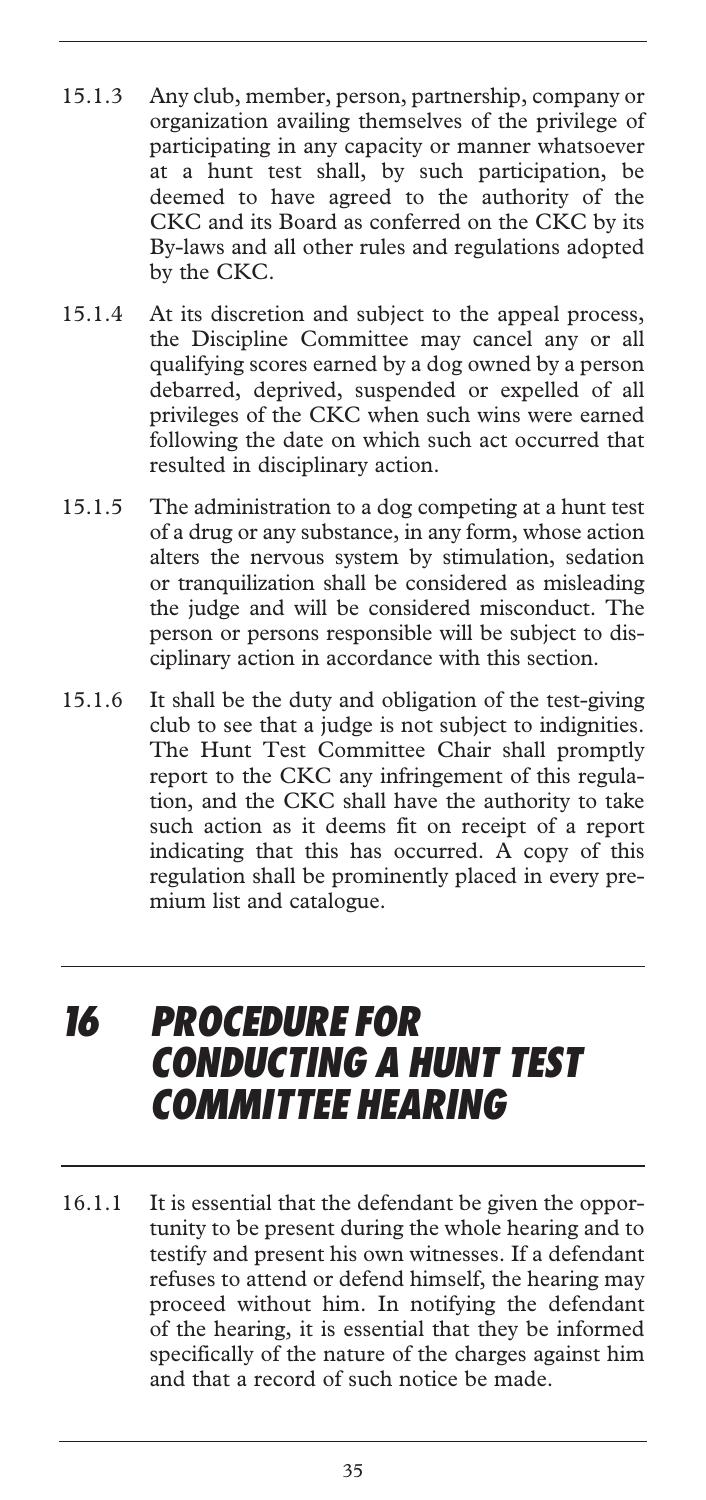- 16.1.2 The complainant must also be informed of the hearing and allowed to be present throughout the whole hearing.
- 16.1.3 Both the complainant and defendant should be informed that they may be represented by legal counsel or an agent at the hearing if they choose but this is not necessary.
- 16.1.4 The Chair is to call the meeting to order and then announce: "We are proceeding by reason of our appointment to the Hunt Test Committee by (name of test-giving club)."
- 16.1.5 The Chair shall identify all persons present and the reason for their presence (i.e. complainant, defendant, witness) and then ask the witnesses to withdraw until required to give evidence. After giving evidence a witness may be excused.
- 16.1.6 The complaint is to be read except that if the complainant and defendant agree, it may be necessary to relate only the substance of the complaint as set out on the Official Complaint form.
- 16.1.7 The Chair is to ask the defendant whether he wishes to admit or deny the complaint as it has been read or stated.
- 16.1.8 The complainant is to give evidence on the complaint. He may then be questioned by the defendant. At the Chair's invitation, any member of the Committee may question the complainant. If the complainant has brought witnesses, such witnesses may then give evidence individually. Each witness may be questioned by the defendant or any member of the Committee. Each witness is to leave the hearing after evidence has been given.
- 16.1.9 Upon completion of the evidence given by the complainant and any witness appearing on his behalf, the defendant may then give evidence and may then be questioned by the complainant or any member of the Committee. If the defendant has brought witnesses, such witnesses may then give evidence individually. Each witness may be questioned by the complainant or any member of the Committee.
- 16.1.10 The complainant may then have the opportunity of summing up the complaint and the evidence presented in support thereof. The defendant shall have an opportunity of summing up his defence and any evidence presented in support of his defence.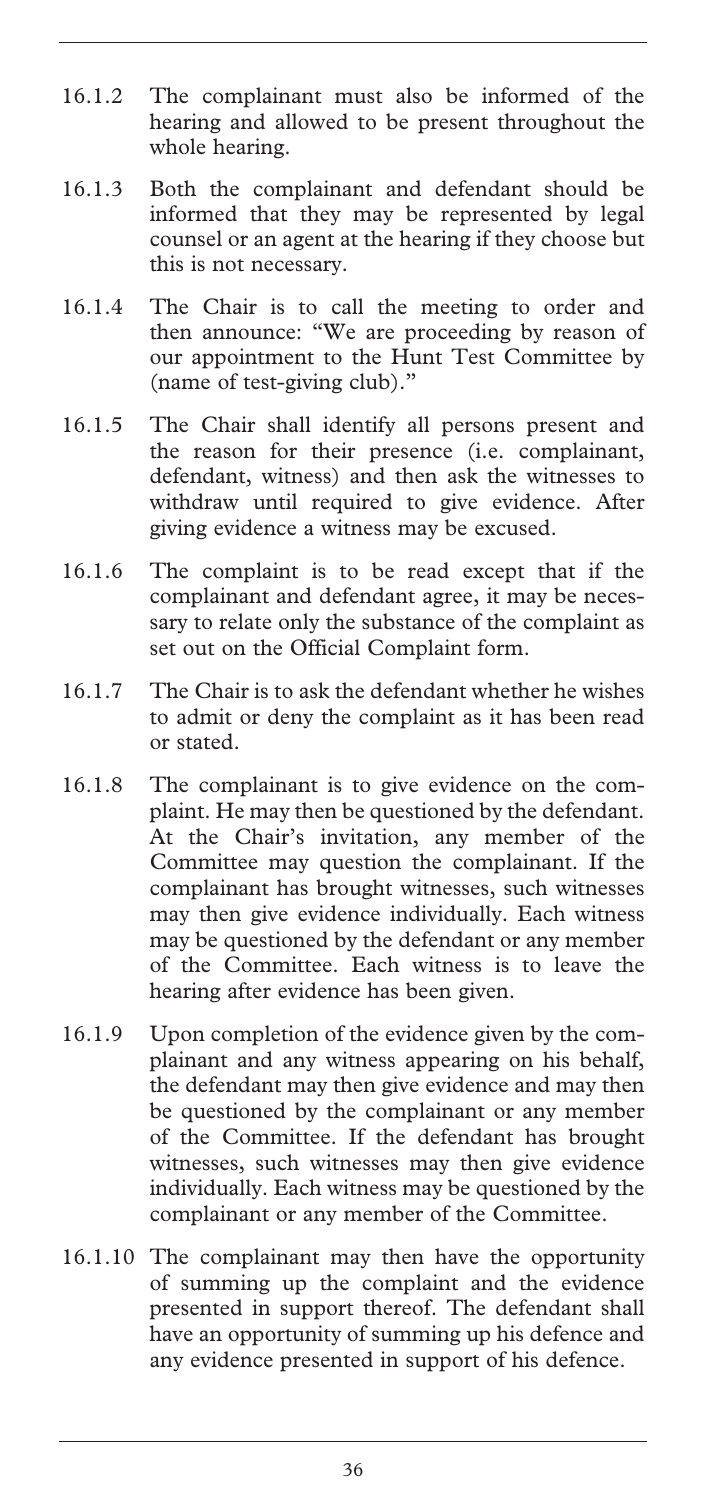16.1.11 The Chair shall announce that the Committee will be submitting a report on the hearing together with its recommendation on the disposition of the complaint to the Discipline Committee of the CKC and the parties concerned. All but the Committee members shall be dismissed so that the matter may be considered.

# *17 PARTICIPATION*

- 17.1.1 The participation in any manner or in any capacity at a competitive event held under these rules shall be considered a privilege accorded to any person by the CKC and such privilege may be extended and withdrawn by the Discipline Committee.
- 17.1.2 It shall be deemed that any person participating in any manner, including that of spectator at a competitive event held under these rules and regulations has agreed to the authority of the CKC and its Board.
- 17.1.3 No person who has been expelled, deprived of privileges, suspended or debarred by the CKC may enter a dog, compete, exhibit, judge, act as agent or handler for any competitor, take a dog into any competition or be connected in any capacity with competitive events held under these rules.
- 17.1.4 A club holding a hunt test under these rules shall not engage in any capacity a person who is under suspension or expulsion, debarred or deprived of privileges by the CKC.

# *18 LIABILITY (22-03-16)*

- 18.1.1 The CKC shall not be responsible to any member, person, partnership, club or corporation for any loss *(22-03-16)* or damage arising at or by reason of any event held under any rules adopted by the CKC.
- 18.1.2 Every owner or authorized agent for the owner of any dog entered in a CKC event is required to take all reasonable steps to ensure that the dog behaves properly at the event, and in particular to prevent *(22-03-16)*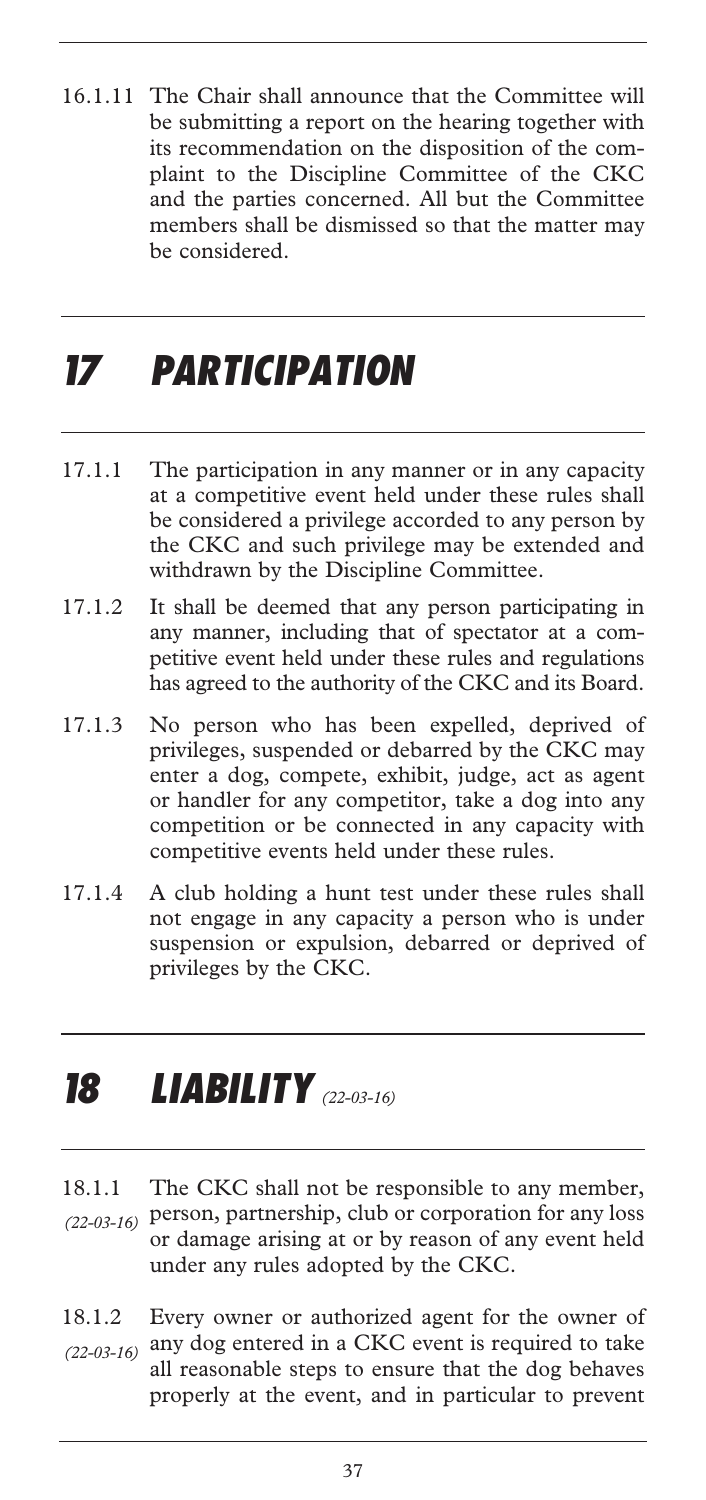the dog from threatening, menacing or biting a judge, another dog, or any other person in attendance at the event. Failure to take such reasonable steps may result in disciplinary action against such owner or authorized agent under the By-laws, which may result in the imposition of any of the penalties provided for in the By-laws.

# *19 AMENDMENTS*

- 19.1.1 These Rules are subject to amendment by the Board.
- 19.1.2 Amendments to these Rules may also be proposed by any person, association, club, representative group or body by presenting such proposal to the Board for their consideration. In such circumstances, the Board will forward the proposal to the Council for their consideration and input, prior to the Board making its final decision.
- 19.1.3 Any amendment to these Rules shall be approved by a simple majority vote of the Board.
- 19.1.4 The effective date of any approved amendment shall be set by the Board.
- 19.1.5 The Board, at their sole discretion, may choose to perform a non-binding poll of the membership to attain general input prior to making a final decision on any proposed amendment to these Rules;
- 19.1.6 Upon the Board making its final decision with respect to any amendment to these Rules, the membership shall be advised by placing a notice in the Official Section as soon thereafter as is reasonably possible.